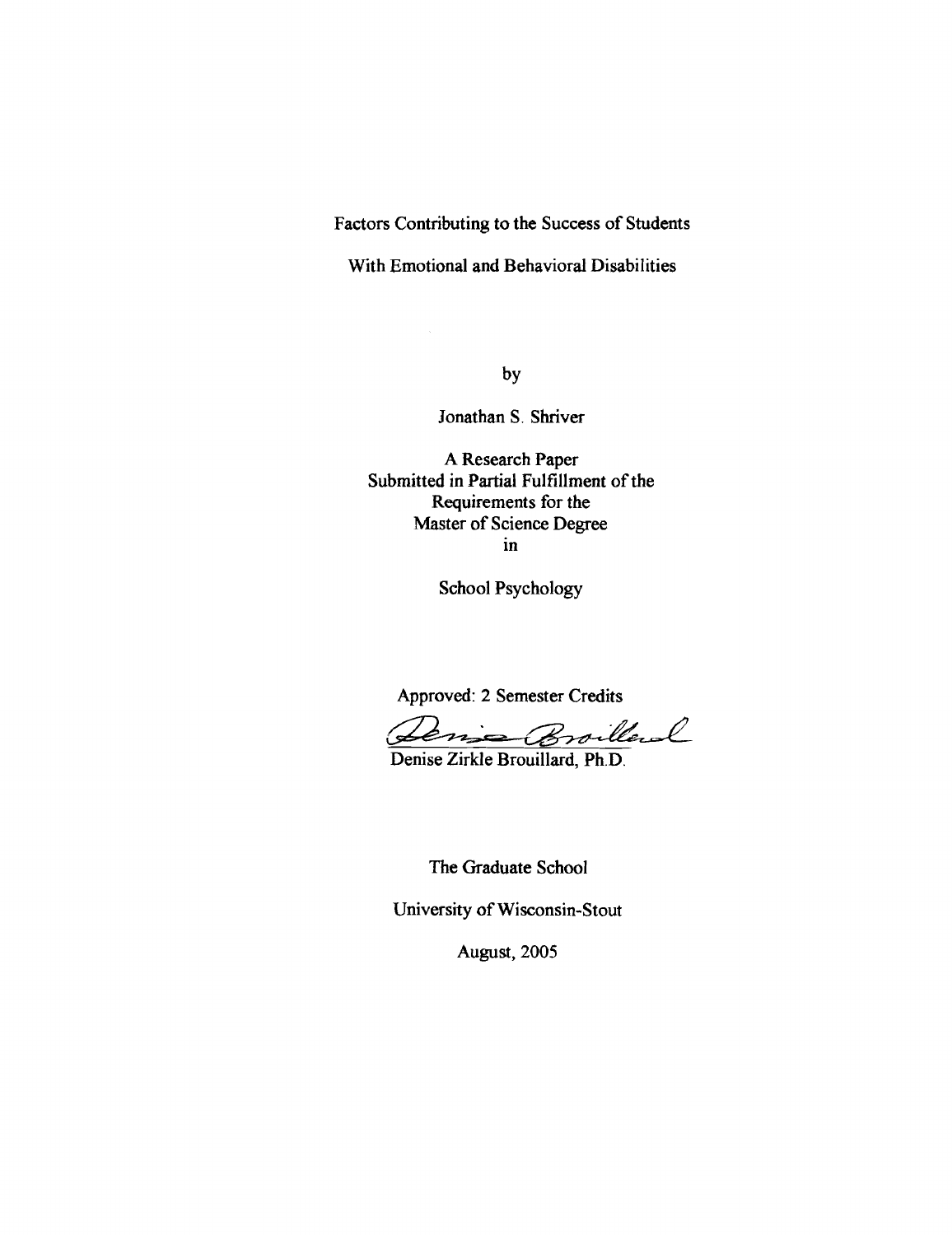# **The Graduate School University of Wisconsin-Stout Menomonie, WI**

| <b>Author:</b>    | <b>Shriver, Jonathan S.</b>                            |
|-------------------|--------------------------------------------------------|
| Title:            | <b>Factors Contributing to the Success of Students</b> |
|                   | With Emotional and Behavioral Disabilities             |
|                   | <b>Graduate Degree/Major: MS School Psychology</b>     |
| Research Advisor: | Denise Zirkle Brouillard, Ph.D.                        |

Month/Year: **August**/2005

**Number of Pages: 32** 

**Style Manual Used: American Psychological Association, 5" edition** 

## **ABSTRACT**

Youth with emotional and behavioral disabilities (EBD) face tremendous struggles in school and the dropout rate for this group of students is hgh. Learning to surmount some of the challenges of tlus disability in school can prevent future struggles **as** an adult. This literature review surveys the current academic research to identify the factors that both contribute to and alleviate the struggles that youth with emotional and behavioral disabilities face in school, at home, and in society. This analysis of the literature determines what is most critical to youth with EBD and also determines those factors that can be influenced or directly changed by school faculty. This information provides schools with policy that reflects the needs of youth with EBD and is responsive to youth who see dropping out **as** their only option. Educators are in a position to aid students with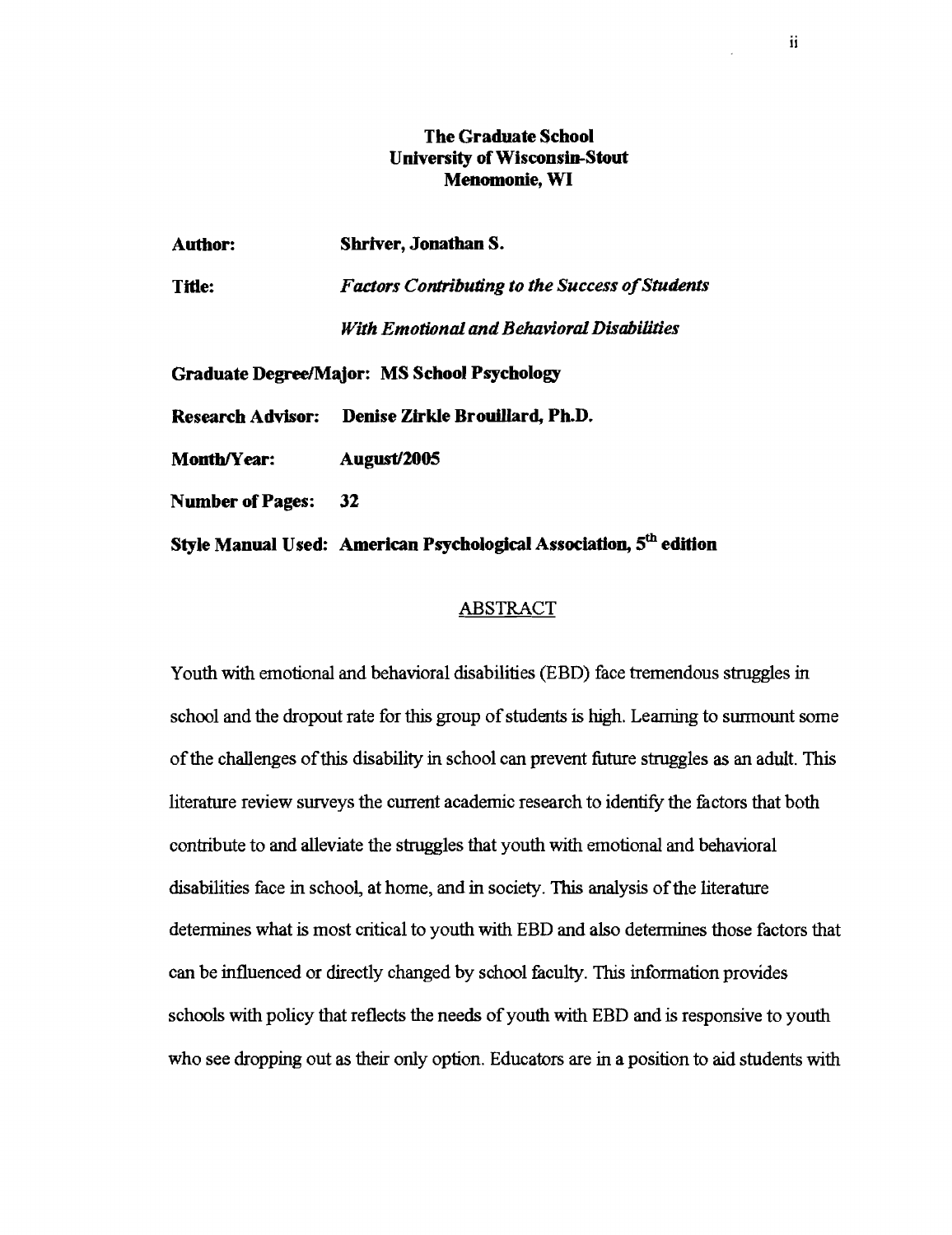EBD because schools are a controlled environment of dedicated and trained professionals. The influence that educators have in creating an environment that is supportive and empowering to students is instrumental in helping youth avoid the pitfalls of dropout and academic failure.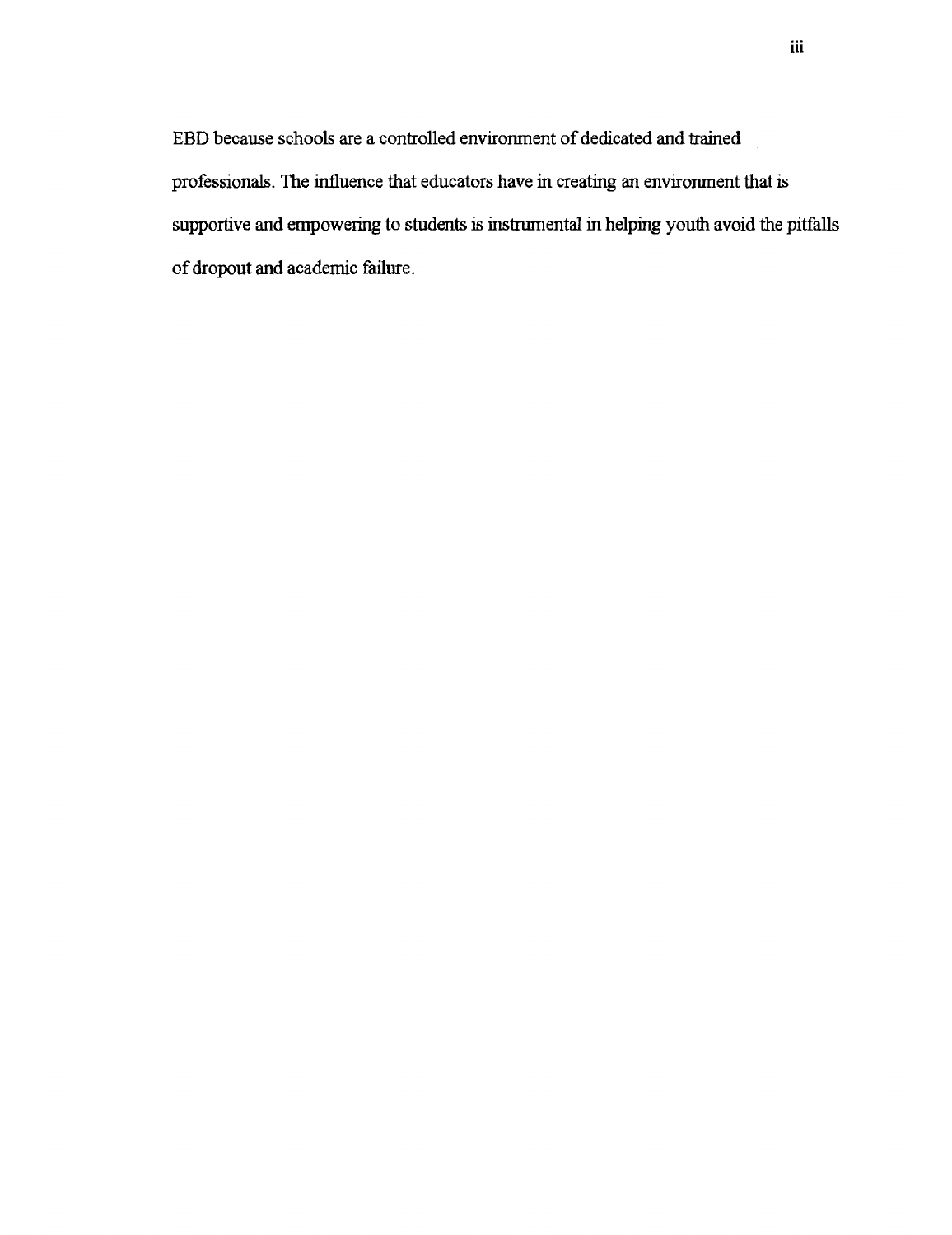# TABLE OF CONTENTS

| Personal Factors as They Relate to Scholastic Success or Strife 11 |  |
|--------------------------------------------------------------------|--|
|                                                                    |  |
| Societal Factors as They Relate to Scholastic Success or Strife 14 |  |
|                                                                    |  |
|                                                                    |  |
|                                                                    |  |

 $\parallel$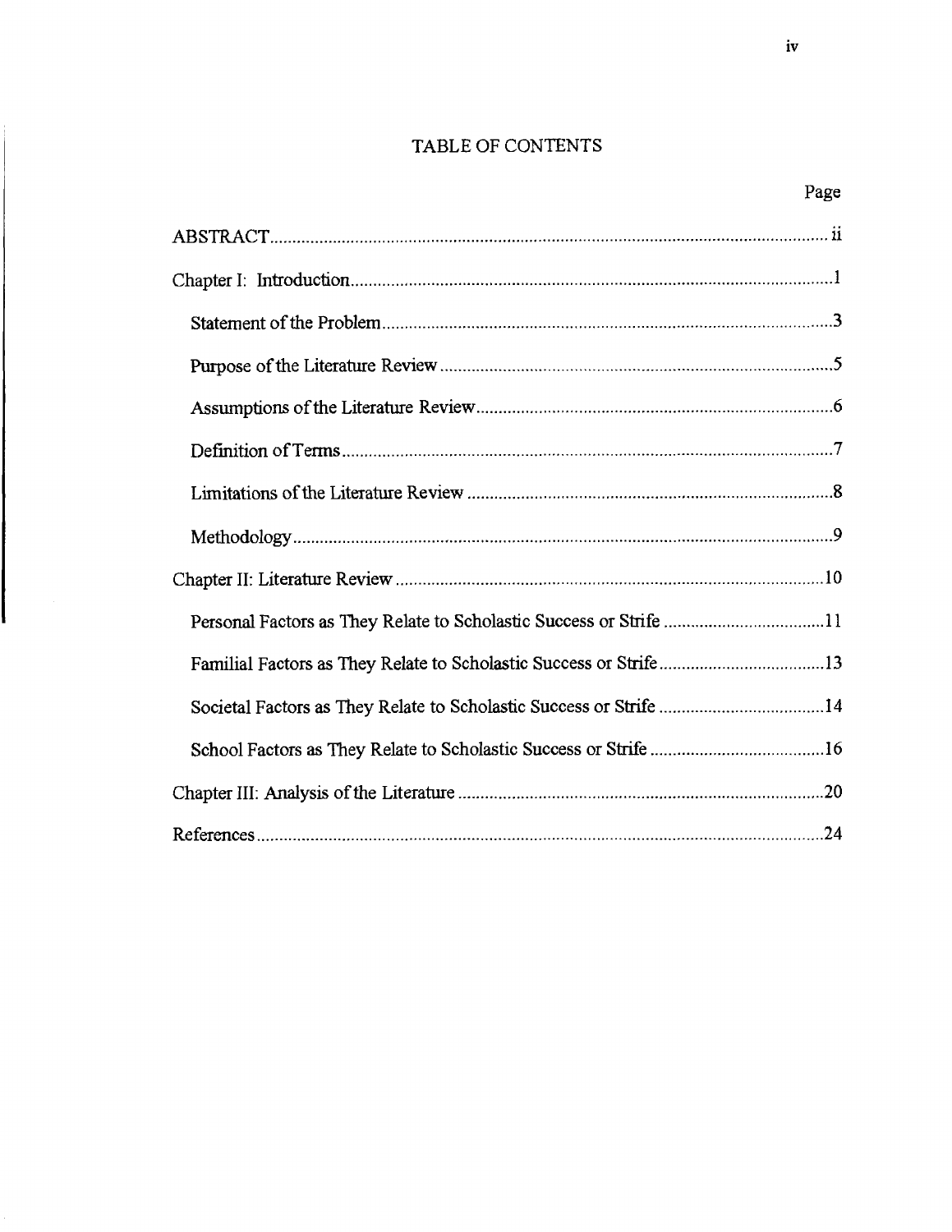#### Chapter I: Introduction

Youth with emotional and behavioral disabilities (EBD) face tremendous struggles in school, perhaps experiencing less success than any other group of students (Wagner, Kutash, Duchnowski, Epstein,  $\&$  Sumi, 2005). This paper seeks to illuminate the factors that contribute to or alleviate this struggle. Understanding the plight of youth with EBD involves understanding who they are and how they interact with their environment.

School-age youth who have been identified with emotional and behavioral disabilities have a unique set of challenges to overcome. These youth are characterized as having "severe, chronic and fiequent behavior that is not the result of situational anxiety, stress or conflict" (Wisconsin Department of Public Instruction, 2001). Their learning is hindered by their social, emotional, or behavioral dysfunction whch may result in poor social relationships, inattention, inappropriate or disruptive behavior, depression, or anxiety.

One characteristic of youth with EBD is that they are predominantly male. An estimated 75% of **all** students receiving special education services under the category of emotional and behavioral disabilities are male (Wagner & Cameto, 2004). One hypothesis for the under-representation of females in the disability category is that females are more hkely to internalize their problems into depressive or anxiety-type symptoms that are not disruptive in classrooms (U.S. Department of Education, 1998).

Other characteristics are that emotional and behavioral disability is twice as prevalent in teenagers as compared to younger school age children and is slightly more

 $\mathbf{1}$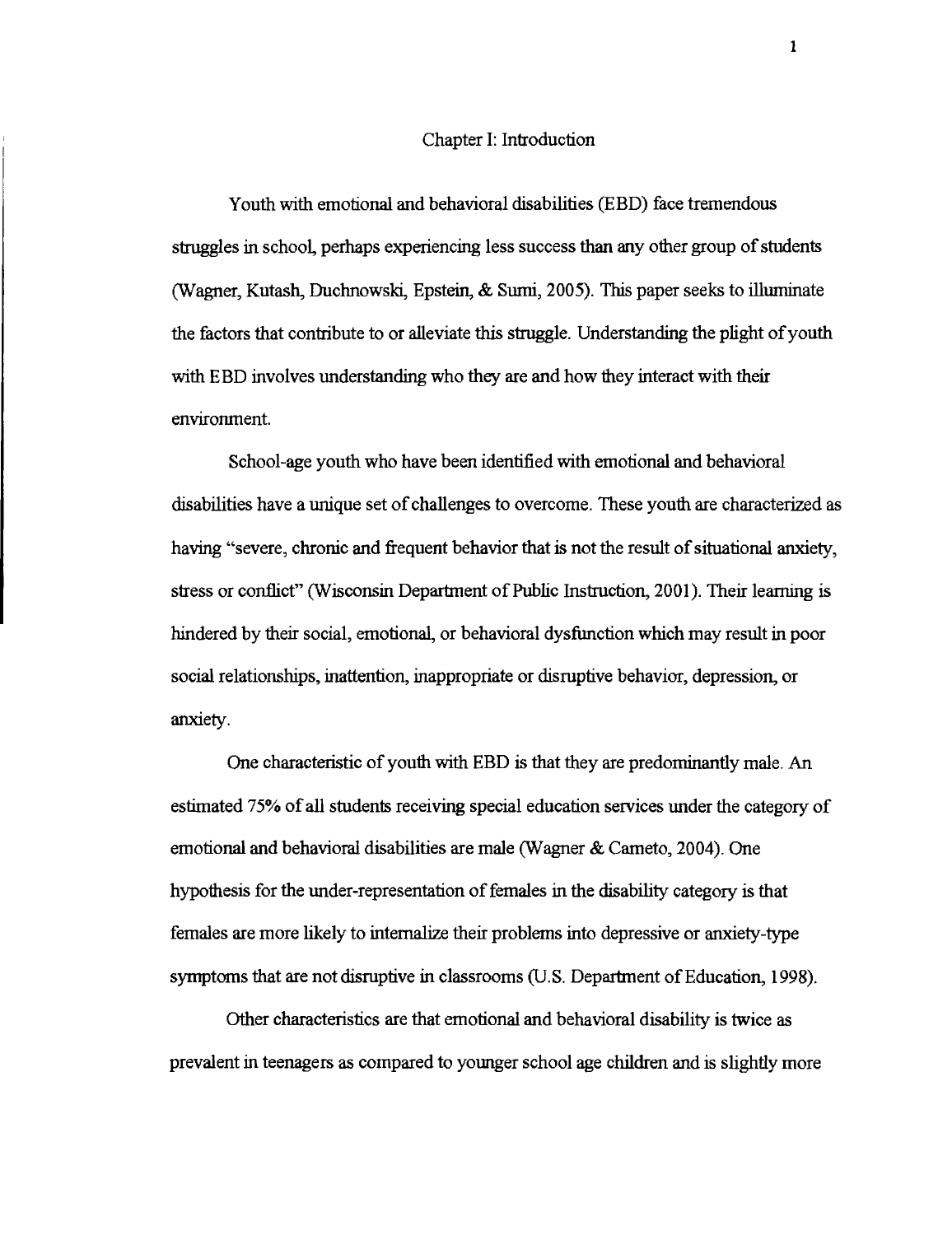common among Afiican American students (U. S. Department of Education, 1998). Low household income and its associated characteristics of single parent farmlies, and low parental education, has been noted to be interrelated with all disability categories, especially EBD (Wagner, 2004; Wagner & Cameto, 2004).

In school, youth with EBD experience greater school mobility, 38% have been held back a grade, and three fourths have been expelled or suspended at least once (Wagner, 2004; Wagner & Cameto, 2004). This group of students is also more likely to receive poor grades, have high course failure rates, and have high absenteeism (Wagner & Cameto, 2004).

The difficulty of youth with EBD in school culminates with an unusually hgh dropout rate for this group. The population of youth in United States school systems who are receiving special education under ths disability category is over 470,000 and the drop out rate of this group of students is over 50% (U.S. Department of Education, 2002). This dropout rate is almost twice **as** hlgh **as** the next leading disabdity group, learning disabilities.

To what degree this high dropout rate is caused by school, environmental, or indvidual factors is debatable. This high dropout rate may indicate friction between schools and youth with EBD to the point that half see dropping out as their only option. Unfortunately, as teenagers with EBD, the school system may be the best resource for learning to deal with their disability. Prematurely terminating this connection leaves these youth with diminished support.

Along with a pattern of academic failure, poor social adjustment, and disengagement fiom school, youth with emotional and behavioral disabilities also show a

 $\overline{2}$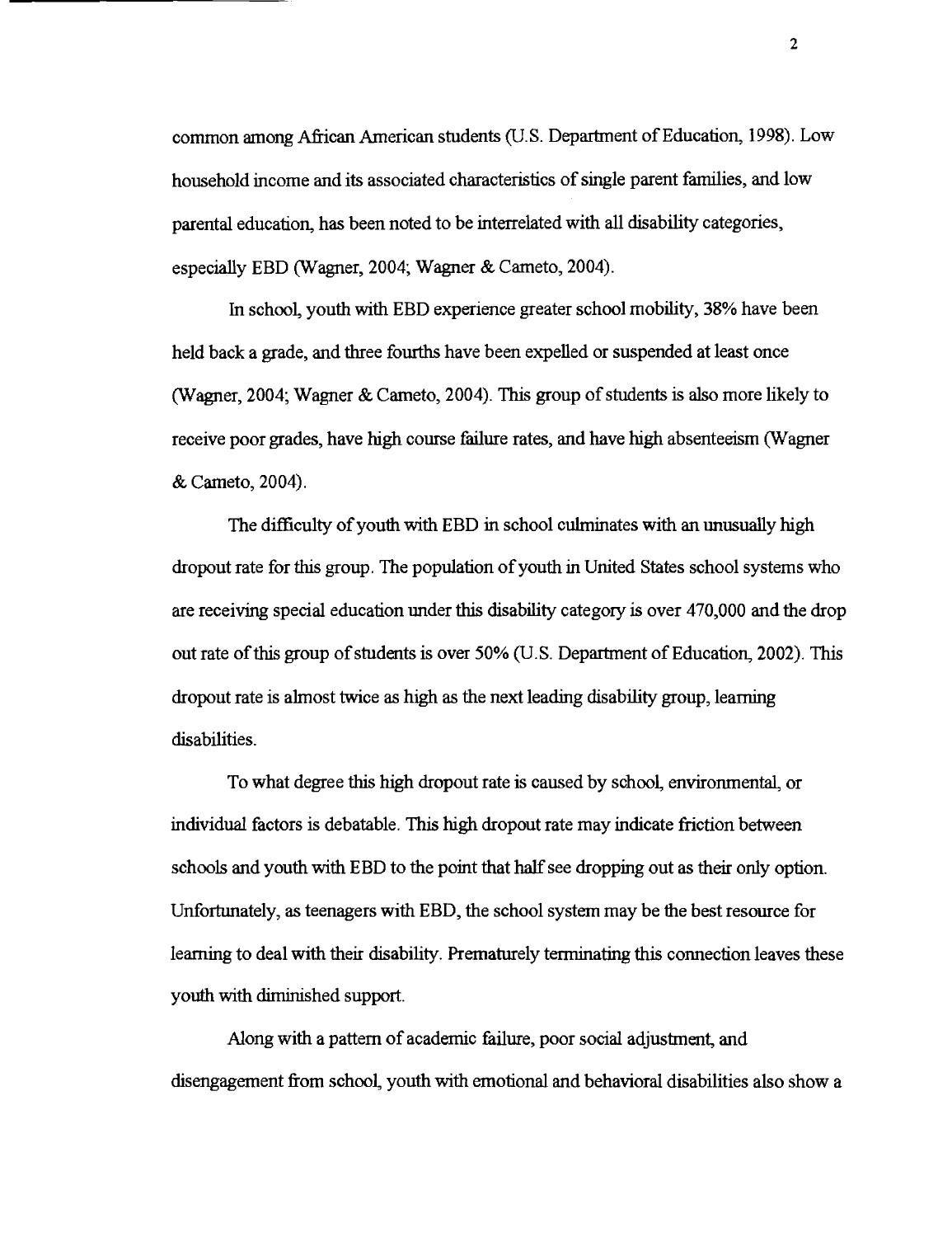pattern of criminal behavior (National Longitudinal Transitional Study, 1993; Wagner & Cameto, **2004;** Zionts, Zionts, & Simpson, **2002).** For youth **with** serious emotional disturbances, 37% were reported to have legal/criminal problems within two years of leaving high school (National Longitudinal Transitional Study, 1993). After having been out of school **3** to **5** years the rate for ttus group jumps to **58%** havlng been arrested. And among students with serious emotional disturbances who also dropped out, 73% were found to have been arrested **3** to **5** years after secondary school. Rushton **(1995)** sites education as a key factor in determining whether youth will avoid the pitfalls of poverty, juvemle crime and unemployment.

The potentially **hgh** social cost of ttus group **has** resulted in policy changes and increased national attention (Wagner & Cameto, **2004).** Amendments to the Indviduals with Disabilities Education Act **(1997)** and A National Agenda for Achieving Better Results for Children and Youth with Serious Emotional Disturbance are examples of this concern (U.S. Department of Education, **1990).** The potentially **hgh** social cost of youth with EBD who do not have effective self-management or coping tools warrants preventative policies.

# *Statement of the Problem*

The problem addressed in this literature review is how to prevent or alleviate the poor scholastic and social outcomes hted above. Unfortunately, prevention of the emotional and behavioral disability itself is not currently available. The causal origins of emotional and behavioral disabilities are debatable. Like many other psychological disorders, there is ambiguity over how much of the disorder is the result of outside influences on the person or how much is mherent to the person's own brain chemistry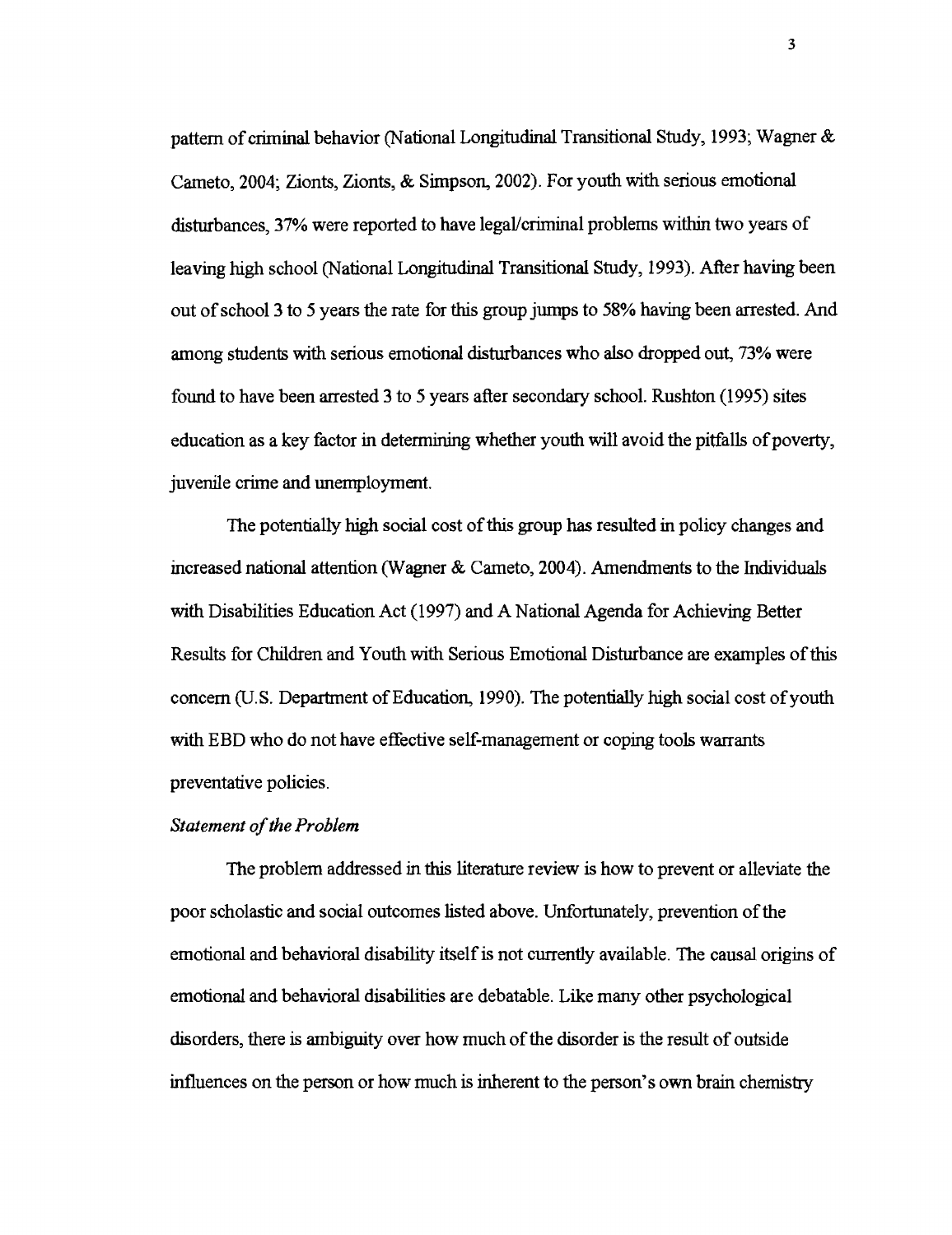and biological makeup (Farrell, 1995). Even the environmental hazards of lead and mercury have been shown to have an association with EBD-type behavior in children (Marlowe, Errera, Stellern, Beck, 1983). Many theories also emphasize the impact of prenatal conditions or exposure to chemicals in contributing to emotional disorders (Zionts, Zionts  $\&$  Simpson, 2002). The contributions of variables like a person's environment, or their genetic make up and brain chemistry is open to great speculation and debate. A more purposeful study of EBD is to engage in investigation that brings about direct improvement in the lives of youth with EBD.

This literature review takes the pragmatic stance that school systems are a powerful tool in improving the lives of youth with emotional and behavioral disabilities. Schools provide an immediate way of influencing the behavior, social adjustment, and insight that youth with EBD have into themselves. It is a stable environment with trained specialists and educators who can help children and teenagers learn to cope with their disability. It is at a young age that people have the best ability to learn, change, and adapt in preparation for the inflexibility of the adult world. For example, if youth with EBD are not successful in adapting to the parameters of the school environment, how successful will they be in adapting to the parameters of the legal environment?

The task is then to discover what aspects of the school environment can be most influential in promoting school success or, at minimum, school retention. Staying in school mbl graduation may not be the ultimate measure of success but it enables educators to maintain influence over youth who benefit fiom guidance. It seems to be a trend for schools to embrace more responsibhty for guiding youth. Society now places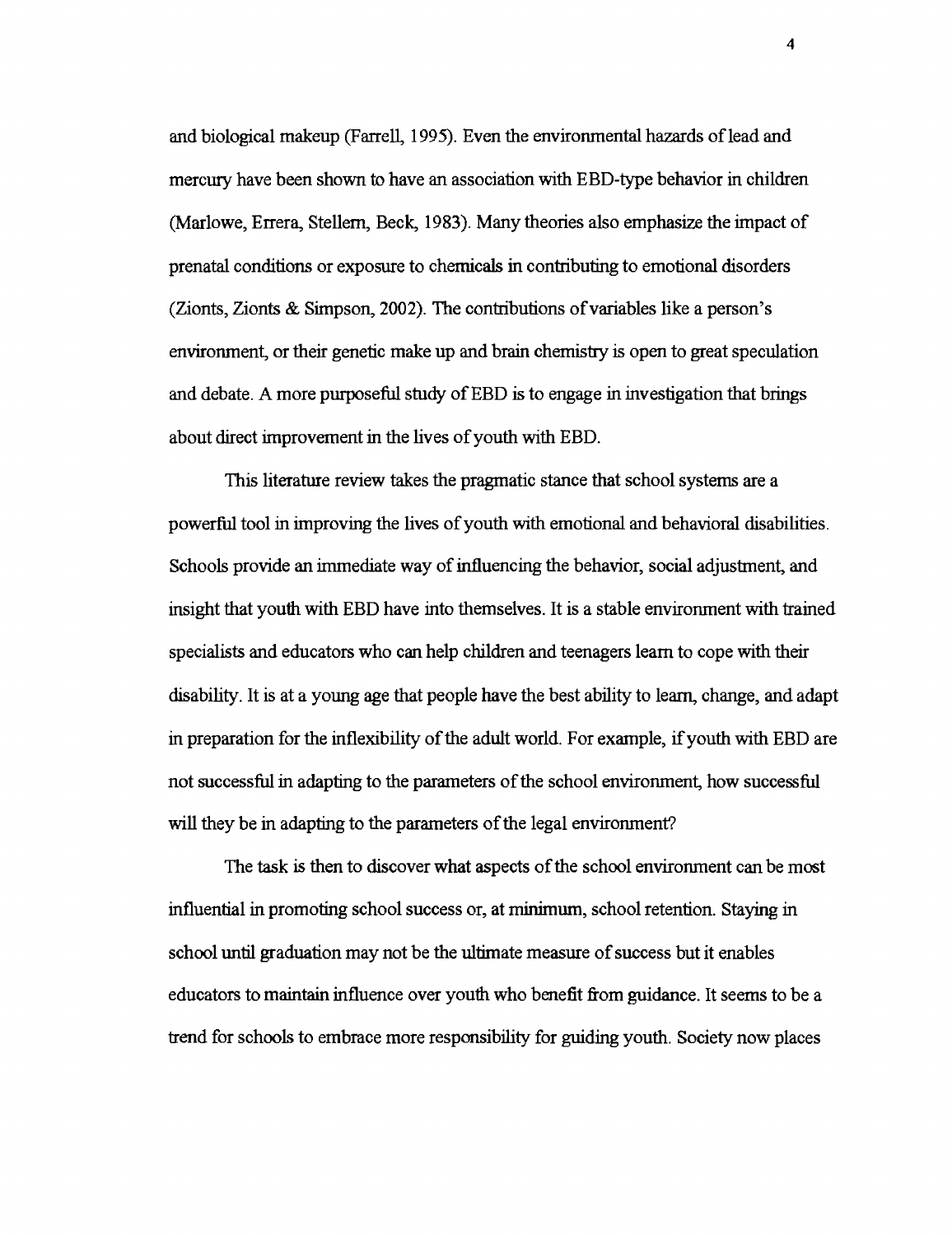an emphasis in youth's emotional and social well being, making schools a major deliverer of these services.

One way to help kids with EBD succeed in school is to institute academic interventions. Unfortunately, studies that identify the effectiveness of academic interventions with emotionally or behaviorally disabled youth are scarce. Mooney, Epstein, Reid & Nelson (2003) identified only 55 studies on students with EBD from the last quarter century that had an academic intervention focus. Only a total of 358 students contributed to research-verified knowledge of whch academic intervention strategies work. Research on students with EBD is insufficient (Wagner, Kutash, Duchnowski, Epstein, & Sumi, 2005). There is an urgent need to know what strategies or aspects of school are most beneficial to youth with EBD.

## *Purpose* of *the Literature Review*

Given the high propensity for difficulty in school and the tendency for large numbers of these students to end their schooling early, there is ample evidence to suggest improvements could be made in the education of youth with EBD (Kortering & Blackorby, 1992). With more information about the challenges that affect EBD youth, changes can be made to accommodate the needs of this group. Accommodating the needs of these students will allow schools to have a positive influence on the academic and social trajectory of these youth.

The goal of this literature review is to gather information on the environmental, familial, academic, and social factors that most affect the lives of youth with EBD. This analysis also seeks to uncover the personal and school factors that are associated with students who drop out of school. This information will build understanding of the most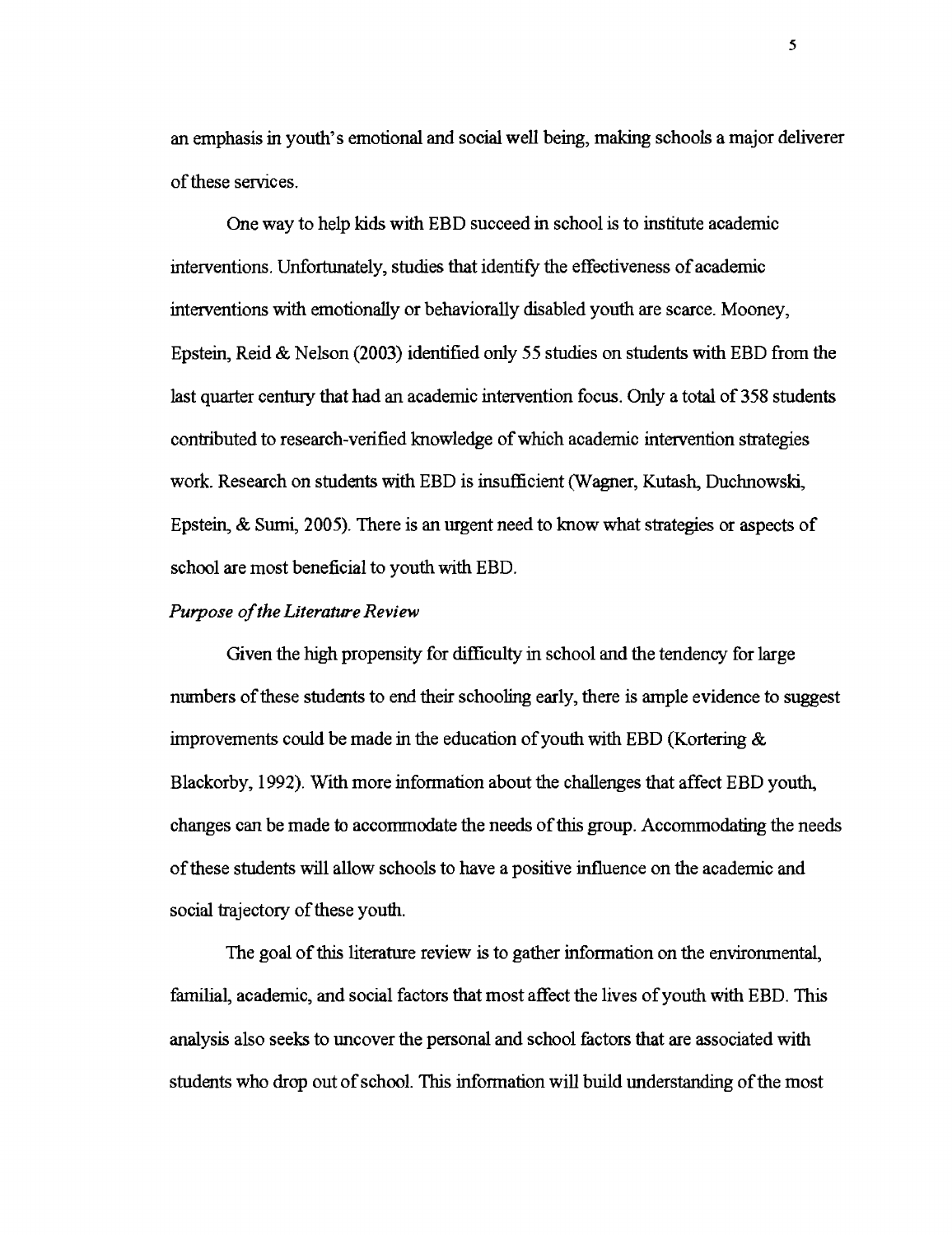relevant issues and allow schools to address these concerns. By providmg schools with an understanding of what forces have the greatest mfluence on students with EBD, changes can be put in place that counteract these forces and not only keep more students with EBD in school but also enhance the benefit they receive fiom this education. The goal is not only reduction of the dropout rate but also improvement in the service that schools provide to youth with EBD.

#### *Assumptions of the Literature Review*

This literature review assumes that schools are the best place to serve youth with EBD. Certainly for more extreme behaviors clinical treatment centers are and should be utilized. This literature review places emphasis on special education department's trained faculty and systems of identification and intervention to adjust to the needs of youth with EBD. Kutash and Duchnowski (2004) indicate that there is a growing focus on schools as providers of mental health services. The Individuals with Disabilities Education Act is an example of public education's commitment **to** addressing the broader, and sometimes mental health, needs of students who would otherwise be excluded fiom public education. Kortering and Blackorby state that students with behavioral disorders have presented public education with one of its greatest challenges: to address their intense and often nanacademic needs **(1992).** The social and emotional needs of youth with EBD require attention before academic pursuits can be approached, making support services hke special education a necessity. How quickly and how well, if at **all.,** schools adapt to fill this new role remains to be seen.

Another assumption is that schools can affect students **with** EBD in a positive manner. This assumes that the high dropout rate can be decreased and that improvements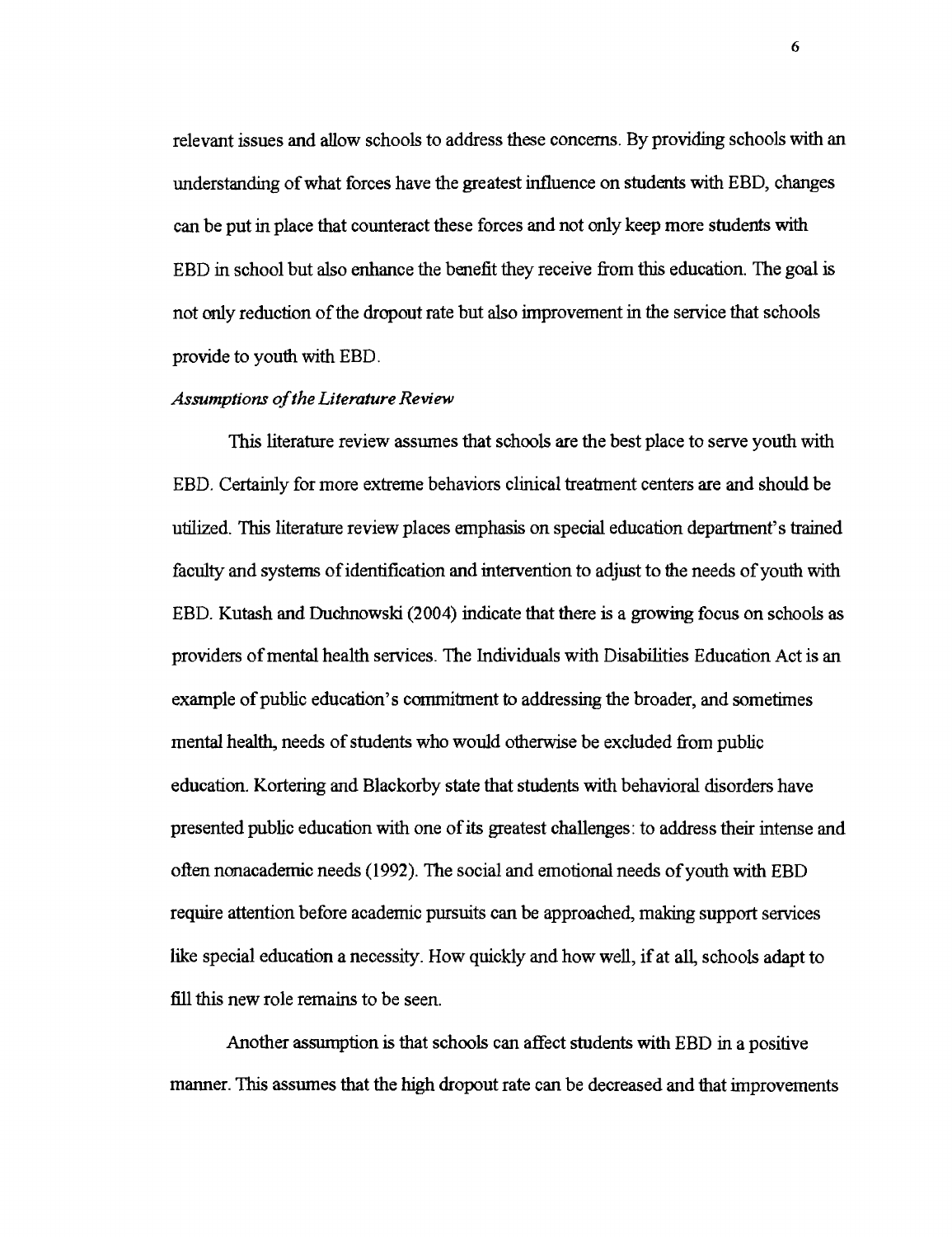can be made in the scholastic functioning of this group of students. It also assumes that the psycho-educational disability of emotional and behavioral disability is a condition that students can learn to cope with and adapt to in more productive ways. For instance, this assumes that a student's lack of impulse control can be buffered by a conscious attempt to avoid situations that encourage impulsive acts llke aggressive games at recess. If the condition were one in which coping strategies or adaptation where futile, then schools would have no way of influencing the productivity and success of students with EBD.

# *Definition* of *Terms*

In this analysis of the literature the terms emotional disturbance and emotional and behavioral disabilities are used synonymously because **all** students in the US public school system are subject to the same federal procedure of identification for eligbility of special education services. Variations on terminology can differ by state or researcher but for the purposes of ths literature review **all** contribute to provide an overall picture of youth with these concerns.

The term emotional and behavioral disabilities (EBD) is used in the plural sense because it is used to include a variety of challenges faced by a very diverse group of young people. Emotional and behavioral disabilities can include behaviors characterized by social withdrawal, impaired social interaction, attention and concentration deficit, eating disorder, substance abuse, aggressive or disruptive behavior, or a significant mental health problem. Under these categories EBD is determined in accordance with stipulations of the intensity or duration of a child's problems.

 $\overline{7}$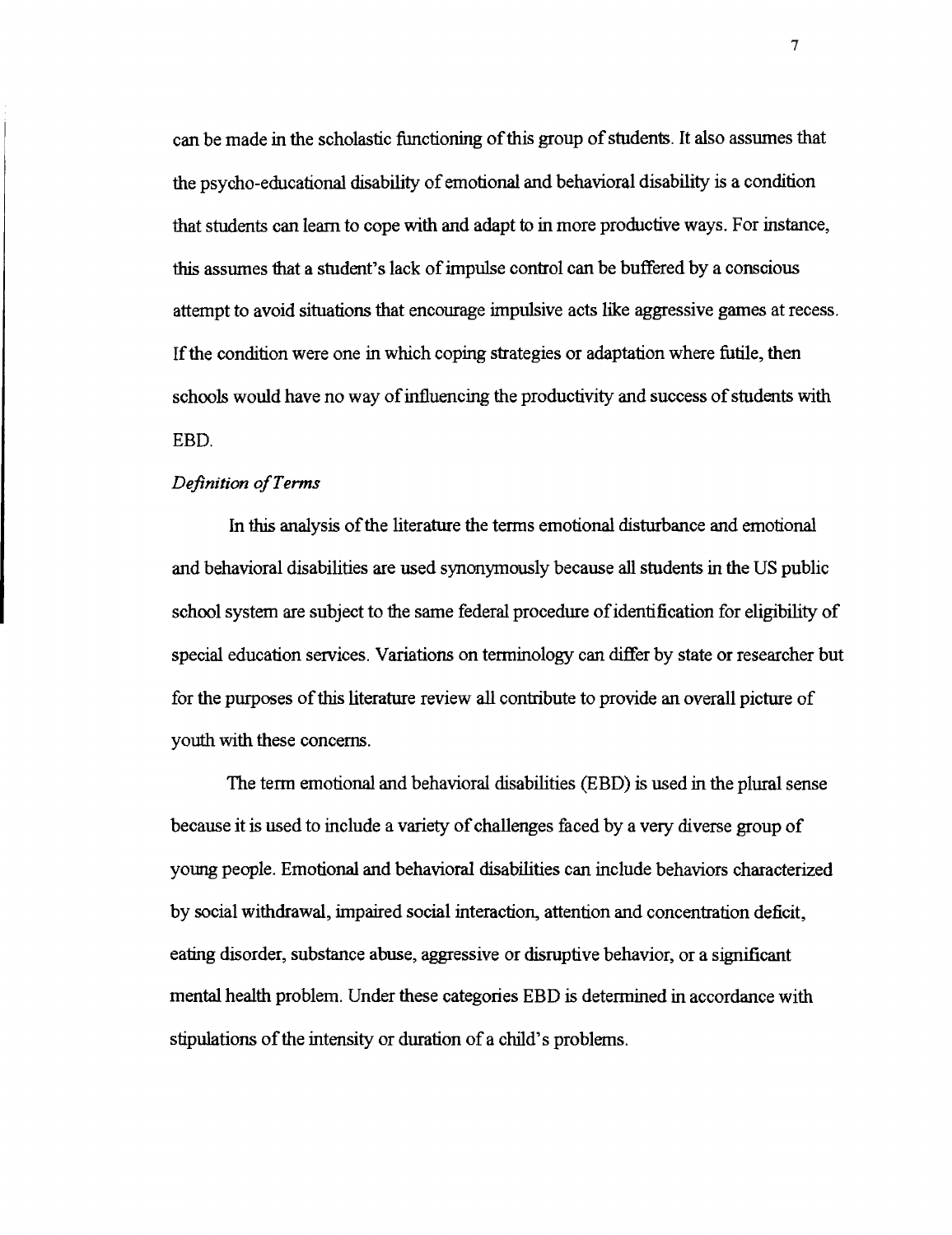A helpful definition for understanding emotional and behavioral disabilities is given in the state defined category of educational disability for Wisconsin (Wisconsin Department of Public Instruction, 2001). Emotional and behavioral disability is defined under section PI 11.36  $(7)(a)$  as "social, emotional or behavioral functioning that so departs fiom generally accepted, age appropriate ethnic or cultural norms that it adversely affects a child's academic progress, social relationships, personal adjustment, classroom adjustment, self-care or vocational skills." A simplified definition is provided by Zionts et al. (2002): "students who have significant social, behavioral, or emotional differences when compared to their normally developing peers"  $(p, 9)$ .

By focusing on students who are receiving special education under the broad category of emotional and behavioral disabilities, this analysis of the literature utilizes a predefined population. The hghly regulated identification and special education assignment process assures that students placed in the emotional and behavioral disability category have concerns that are well validated.

#### *Limitations of the Literature Review*

One limitation of this literature review is that it is very theoretical and limited to the realm of academic study. The body of knowledge supplied by academic research may have limitations in its direct application to the school environment. The realities of this population are widely varied and somewhat resistant to quantification.

Another limitation is that the scope of this analysis of the literature is limited to improving the school environment. The realm of influence in the lives of youth with emotional and behavioral disabilities from genetics to the community is not easily studied nor easily changed. What is within the realm of our knowledge and within our control is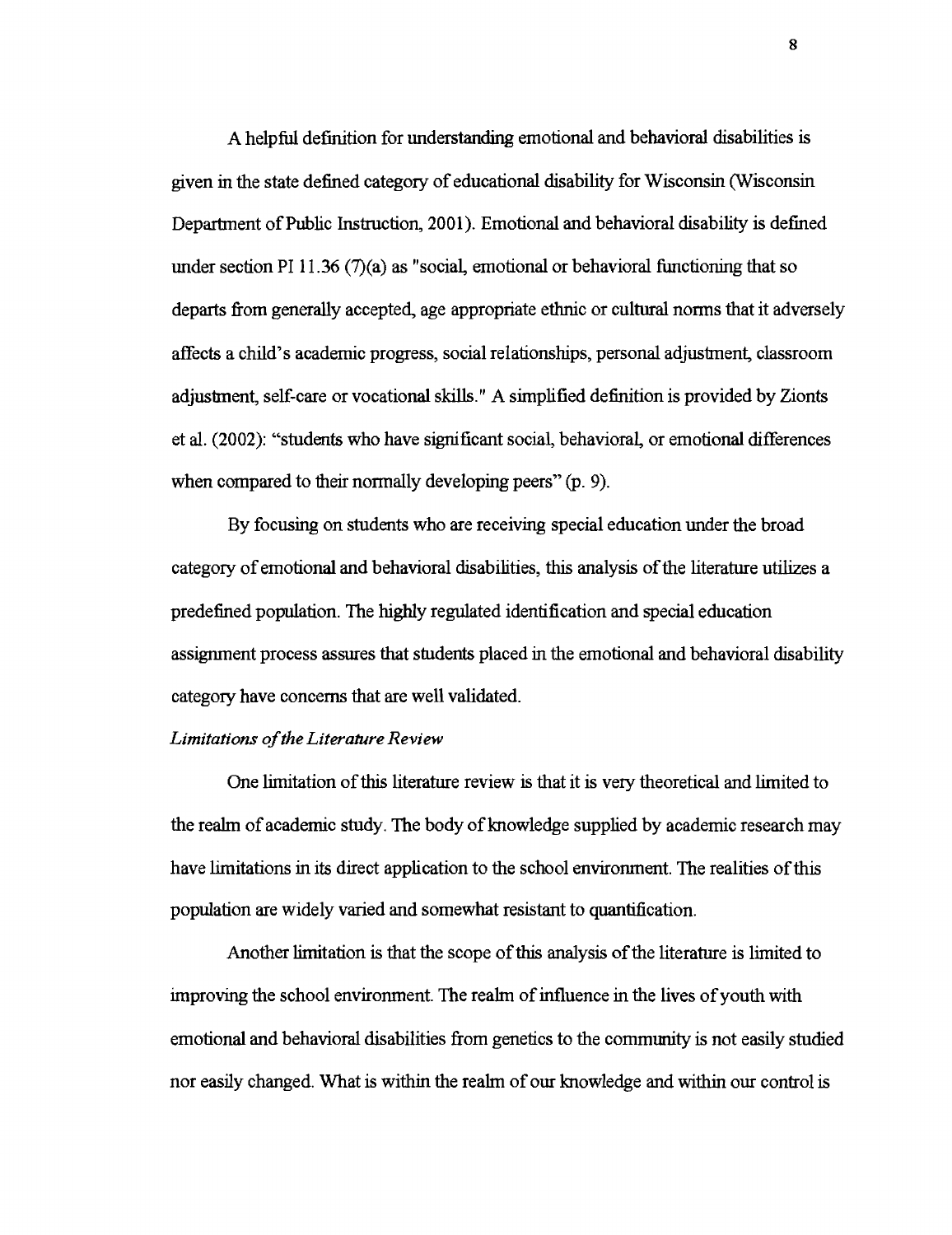what happens in schools. As mentioned previously the magnitude of change affected by schools alone is limited. An ideal situation would include policy change that benefited the whole environment around youth with EBD.

### *Methodology*

A review of current academic research was conducted to illuminate current academic thought on emotional and behavioral disabilities. Information was gathered on the environmental, familial, academic, and individual factors that most affect the lives of youth with EBD. This literature review paid particular attention to the personal and school factors that are associated with students who dropout of school. This information builds understanding of the concerns that are of biggest priority to students with EBD allowing schools to make the school environment more responsive to the needs of this population.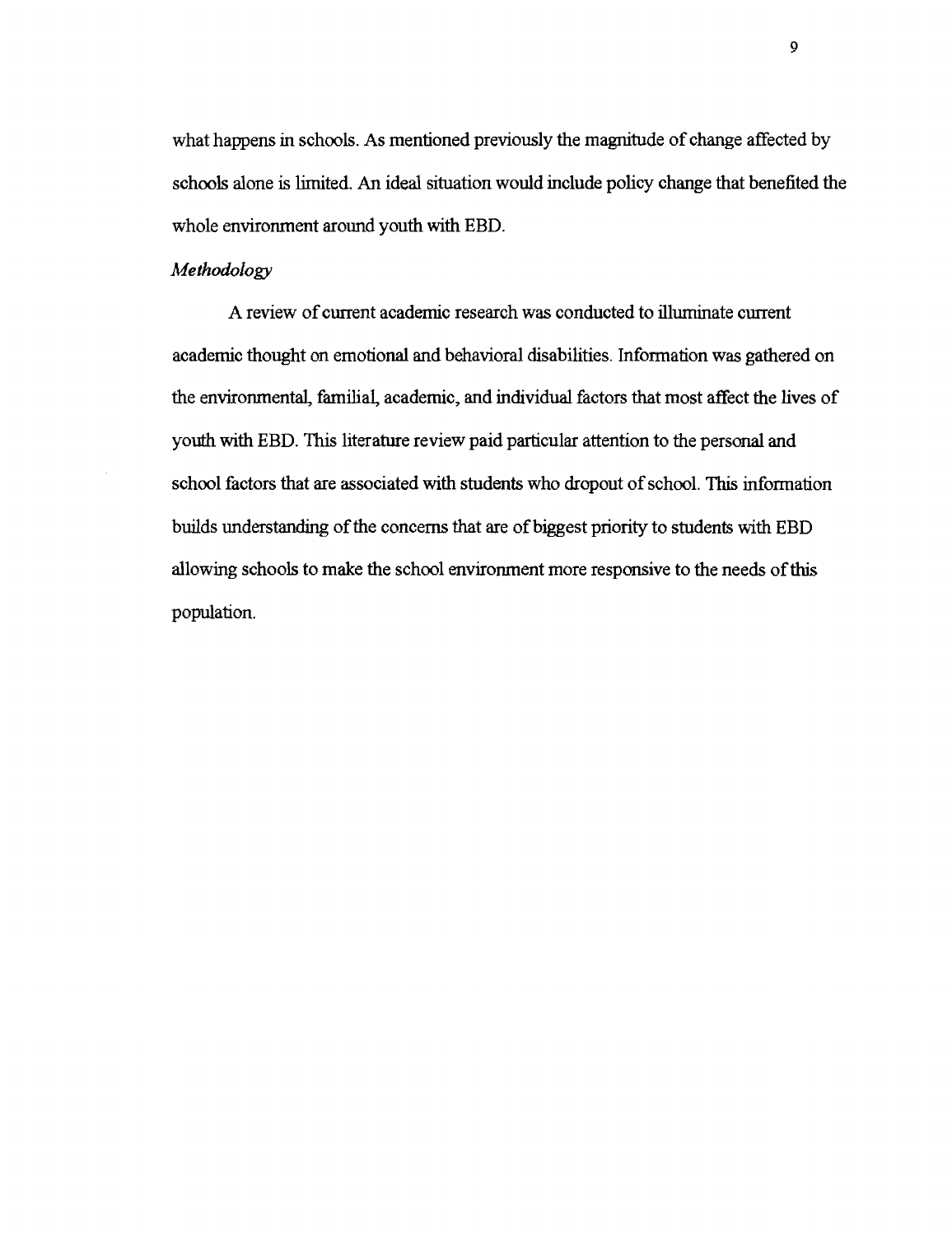## Chapter 11: Literature Review

An identification of the most relevant risk or protective factors that affect the scholastic success of youth with EBD can serve to illustrate the struggles and supports these youth have. The influence of risk and protective factors even in the presence of severe mental health disorder has been verified by Vance, Bowen, Fernandez and Thompson (2002) in their finding that certain risk and protective factors outweighed the importance of psychiatric symptom severity in predicting future behavioral functioning in students with emotional and behavioral disabilities. This means that outside influence and support can have a degree of impact regardless of the severity of the emotional and behavioral disability.

Of the risk and protective factors, attention was paid to how they relate to scholastic success. Of particular importance were studes that focused on the risk and protective factors that may have a relation to a student's decision to drop out. Scholarly work that addresses the conditions surroundmg a student's decision to drop out of school can illustrate the factors involved in a student's disassociation from school. Though dropping out of school is not intended to be the ultimate measure of school or student failure, conditions surrounding such an event does serve to illuminate the conflict between students and other sources. Knowing the sources of confhct provides schools with information about which aspects of school or the environment are most troubling to these youth. Schools with this understanding can help youth with EBD or other at-risk youth. Schools can adopt policy that is responsive to the struggles of students with EBD that can evolve as knowledge of EBD evolves.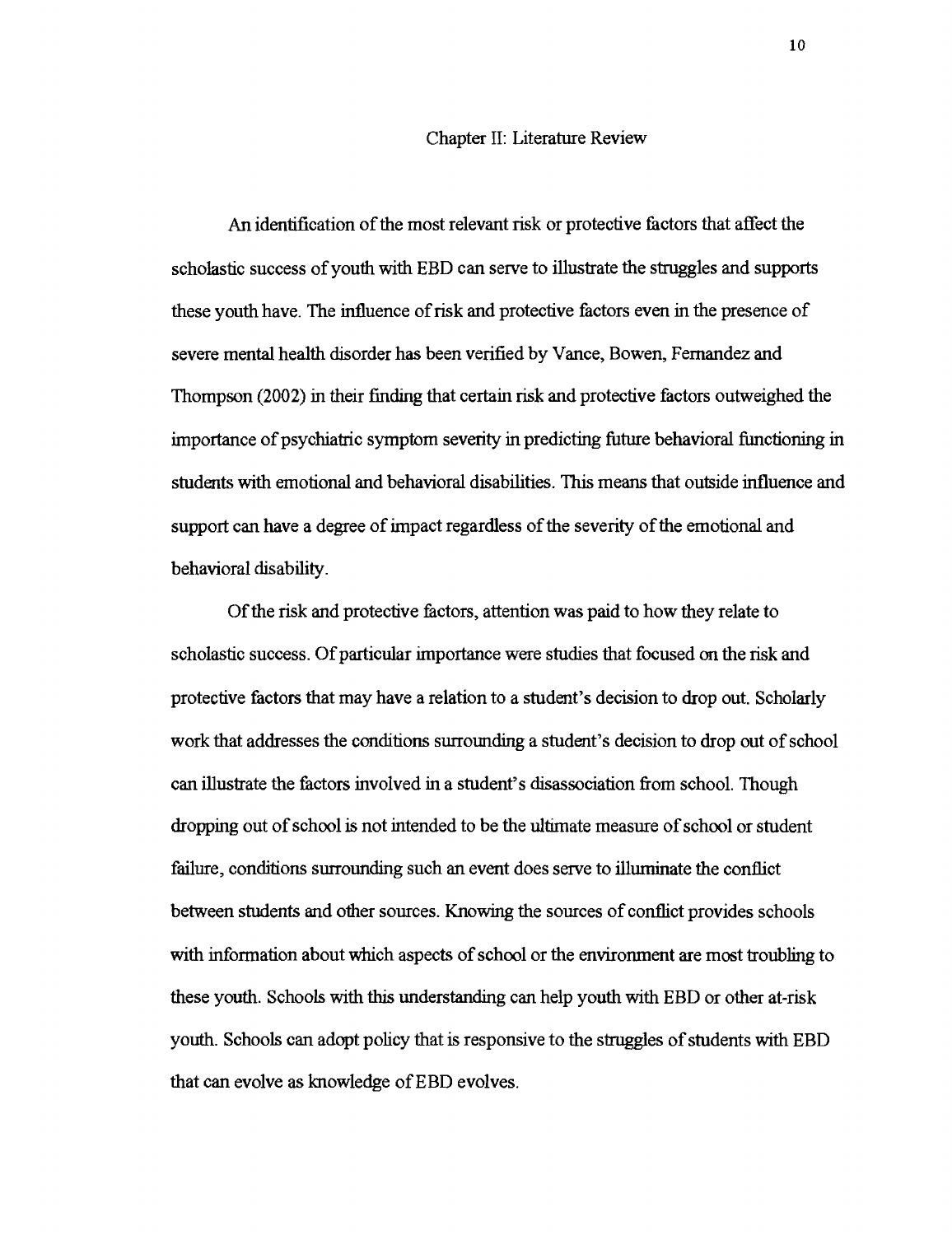For the purpose of providmg more insight into the dropout issue, some research was included on other students at risk of dropping out besides youth with EBD. This includes student populations labeled 'troubled' or 'inner-city' that share commonalties with students with emotional and behavioral disabilities. The major categories of risk factors identified in the literature tend to be a list of environmental influences that are indicative of struggle such as economic disadvantage, belonging to a minority group, family factors, and stress (Mason, Chapman, & Scott, 1990).

## *Personal Factors as They Relate to Scholastic Success or Sttlye*

Personal factors that contribute to or hinder the scholastic success of students with and without EBD have been identified. Factors that specifically contribute to dropout among students include absenteeism, course failure, repeating a grade, poor academic performance, attitudes, indvidual behavior, pregnancy, and school adjustment factors. Personal skills and characteristics like low educational aspiration, sociability, low selfesteem, and external locus of control have been linked with kids who drop out (Wehlage & Rutter, 1986).

Personal characteristics have been associated with positive outcomes among youth with EBD. Vance et al. (2002) found that contact with prosocial peers and well developed interpersonal skills, reading ability and social problem-solving ability were most predictive of success one year later. School faculty can seek to bolster these indvidual skills to provide a sense of accomplishment and motivation to cope and adapt to challenges in positive ways.

The term resdience refers to those personal characteristics whch can counter-act negative experiences or risk factors. Studies on the impact of resihence to risk can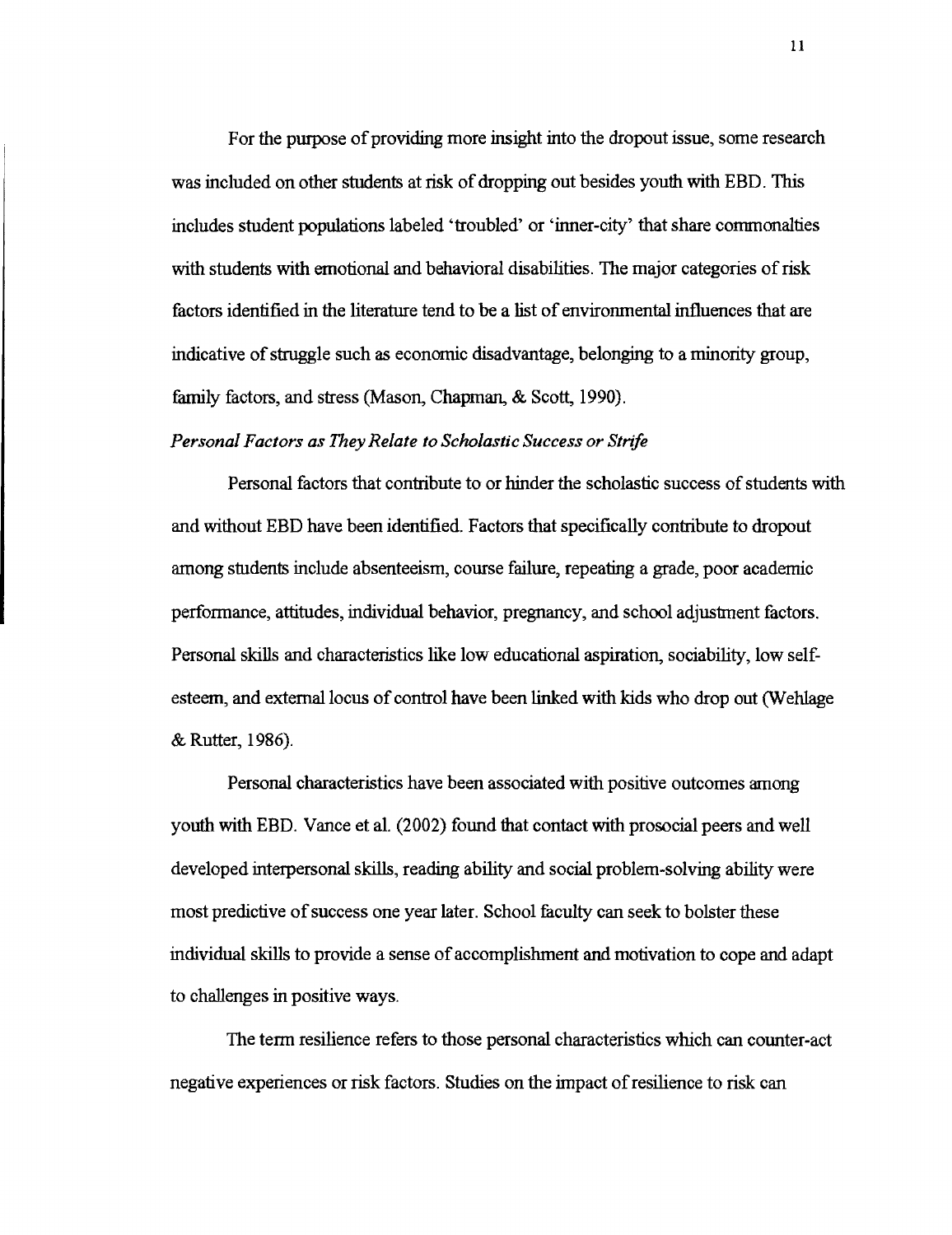provide some insight into the personal traits that aid students both with and without EBD. The main personal traits cited in the literature on resilience are self-esteem, adaptability, ability to problem solve, determination, internal locus of control, empathy, and other social skills (Luthar, 1991; Rutter, 1987; Smokowski, Reynolds, & Bezruczko, 1999; Weinreb, 1997; Wyrnan et al., 1992). Though the prevalence of research on the notion of resiliency peaked in the 1980's and 1990's the goal of empowering the personal resources of students is still valid.

One channel to a more resihent outcome by ublizing personal attitude and coping efforts is offered by Rutter (1987). This method utilizes alteration of the meaning or impact of stress though "controlled exposure to stress in circumstances favorable to successful coping or adaptation" (Rutter, 1987, p. 326). He suggests that youth can learn to successfully navigate potentially harmful situations and come away with a stronger sense of self-efficacy by facing challenges with some level of support. Rutter emphasizes the importance of self-efficacy through accomplishments and the importance of learning to cope with and control events.

When considering the personal characteristics of students with EBD that contribute to or negate success in school, much of it is in the student's control. In Werner and Smith's (2001) now 40 year longitudinal study of resiliency: "the overwhelming majority of the resilient individuals considered their personal competence and determination to be their most effective resource in dealing with stressful life events" (p.69). Attitude, personal outlook, and determination all relate to how a student chooses to react to their environment and even how they react to themselves. There are limitations imposed on people with disabilities, yet how an individual chooses to respond to those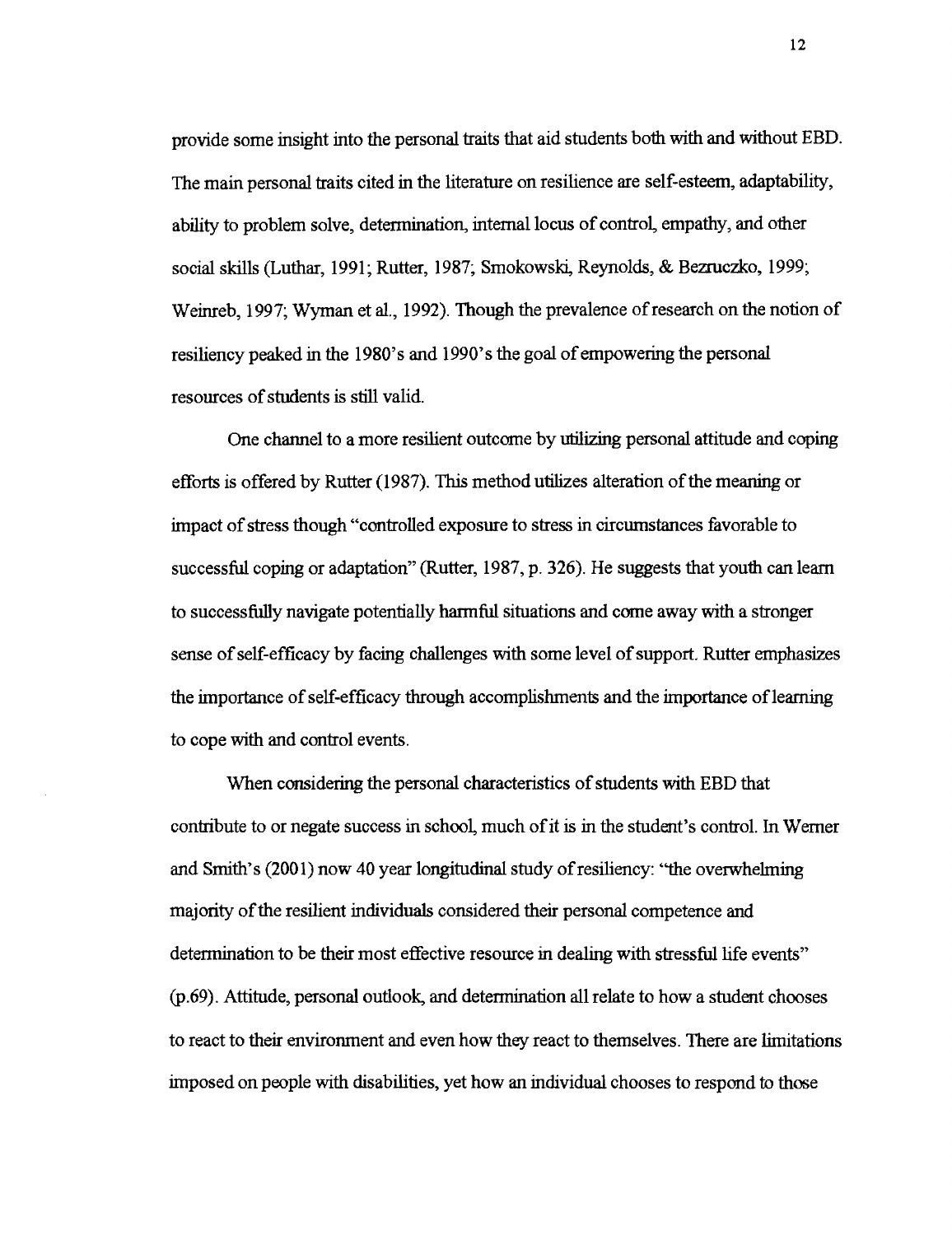limitations makes perhaps a greater difference than the magnitude of those limitations. Schools then can shape attitude, personal outlook, and determination by how a student is encouraged. As wdl be elaborated on later, the school environment can help foster a student's personal resources through support and guidance as well as successful task accomplishment (Smokowski, Reynolds, & Bezruczko, 1999; Rutter, 1987; Weinreb, 1997).

#### *Familial Factors as They Relate to Scholastic Success or Strife*

Aspects of an EBD student's family background that have been identified as risk factors include poor family function, low maternal education, being raised by a single parent, household stress, and mobility. Data from two recent longitudinal studies found that more that a third of youth with EBD live in a single parent home and almost a quarter live in homes where the head of the household is unemployed (Wagner, Kutash, Duchnowski, Epstein, & Sumi, 2005). This study also found that in homes of students with EBD, the prevalence of household heads who had not graduated fiom **hgh** school was more that double the general population and that almost half live with a family member who also has a disability.

Research has consistently indicated that a child's school performance is strongly influenced by the family environment (Christenson, 1990). Identifying these risk factors and others does not to assign causation but characterizes some of the struggles that can exacerbate the problems of student's with emotional and behavioral disabilities. It is also important to note that family factors can be an asset in overcommg adversity. Parents of youth with EBD can be viewed as uninvolved or uncaring by educators, when in reality they may be trying to overcome numerous challenges (Wagner, Kutash, Duchnowski,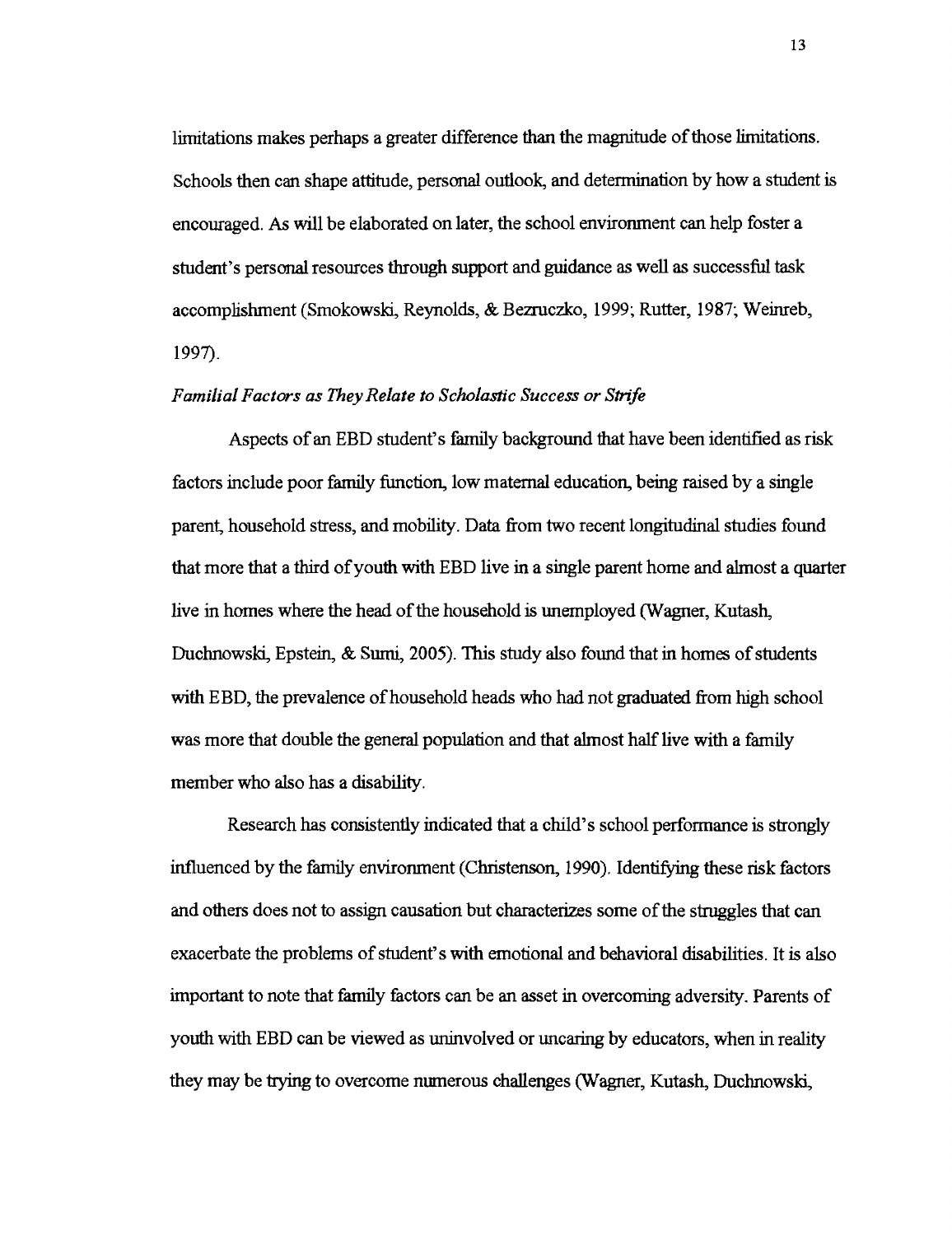Epstein, & Sumi, 2005). Of the over two thousand families that participated in the two longitudinal studies mentioned above, parents of youth with EBD were more likely to help with homework and attend parent-teacher conferences. School faculty therefore should not make assumptions about parents but instead foster collaboration.

Family involvement in school and family expectations for the future can improve outcomes for **all** youth with disabilities (Chnstenson, 1990; Wagner, 2004). Specifically, parental support translates to a greater hkehhood of post-secondary education, more positive classroom engagement behavior, and less chance of receiving disciphary action (Wagner, 2004). Also, having supportive and caring caregivers who utilize firm, reasoned, and predctable discipline has been shown to contribute to better child outcomes in the face of major life stress (Smokowsla, Reynolds, & Bezruczko, 1999; Wyman et al., 1992).

Some family responsibilities can take priority over school and force students to drop out. The number of students who leave school because of pregnancy is significant according to Wehlage and Rutter (1986). Fine (1986) indicates that for girls who struggle with school, becoming a teen mother can offer an alternative that generates a sense of purpose and competence. Further, schools can offer sex education, contraceptives, and job training as a way of reducing dropout and teen pregnancy. Alexander and Entwisle (2001) conclude that students who drop out can be placed (either before or after dropping out) in a positions of adulthood before they are ready for the responsibility.

## *Societal Factors as They Relate to Scholastic Success or Strife*

Students who live in poverty are more likely to have sigmficant struggles. They are more likely to drop out of school and/or have an emotional and behavioral disability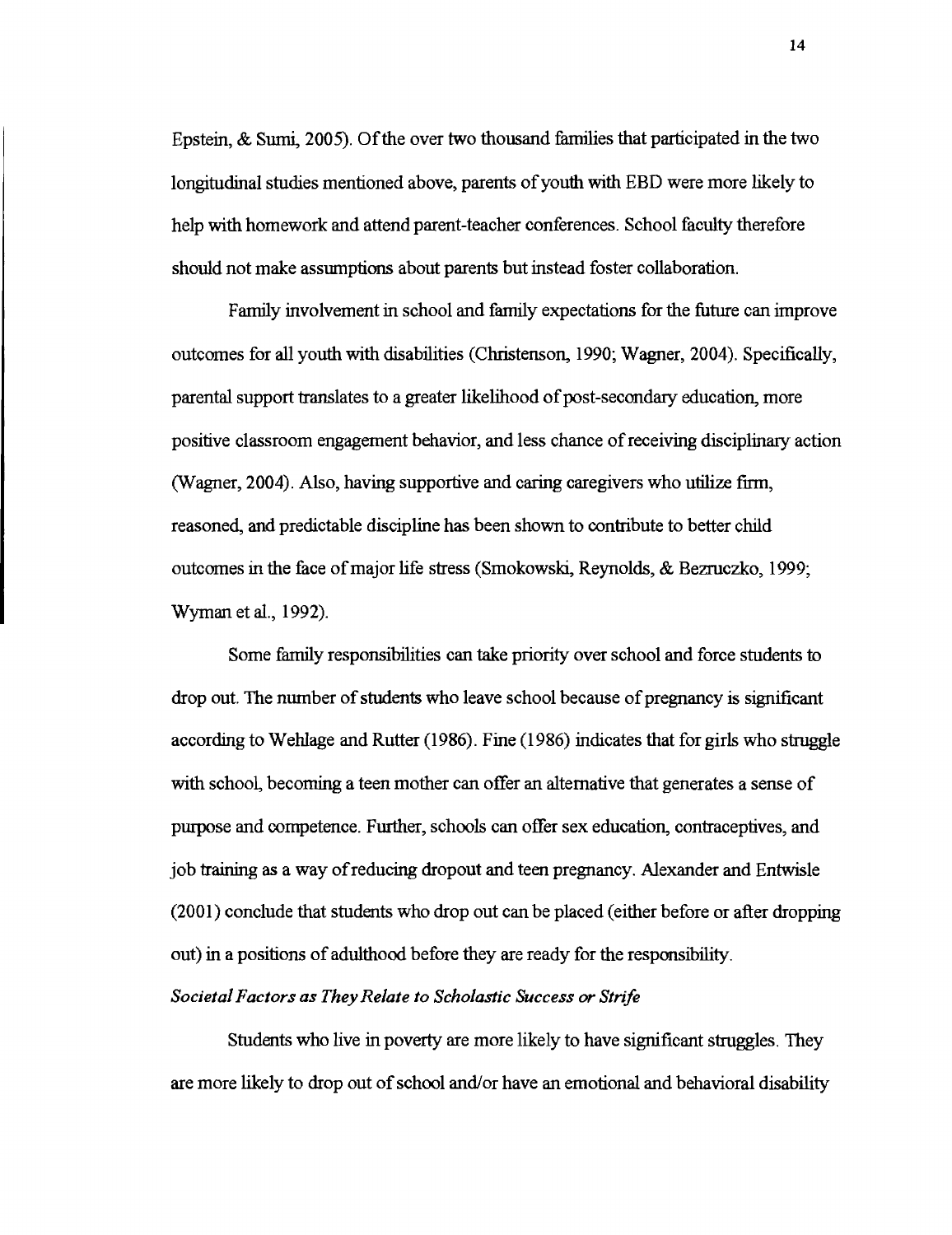(Fine, 1986; Kutash & Duchnowsla, 2004; Wagner, Kutash, Duchnowsh, Epstein, & Sumi, 2005). Similarly, rates of dropout and of emotional disturbance are higher in innercity schools and are hgher for Afiican American males (Kutash & Duchnowski, 2004; Wehlage  $\&$  Rutter 1986). Economic disadvantage is thought to be the factor with the largest influence on the lives of students who drop out (Alexander, Entwisle, & Kabbani, 2001; Wehlage & Rutter, 1986). Economic disadvantage is associated with poor outcomes on many fronts: educational, social, and in terms of physical and mental health. These variables are to interrelated and it is dfficult to determine much more about the problem other than the seriousness of the economic stress on these families (Wagner, Kutash, Duchnowski, Epstein, & Sumi, 2005).

It is important to note that characteristics like low socio-economic status and family background are variables that are relatively static. Though these aspects of EBD youth's lives can not be readily accessed and influenced by school personnel, educators can seek to support students who are disadvantaged by societal inequality. It is useful for educators to be aware of the challenges that students face outside of school because they may need help dealing with these challenges while they are in school.

Almost every piece of research that focuses on either students who drop out or students with EBD makes an attempt at characterizing the socio-economic, family, and personal characteristics of these students. However these lists of idenhfiable characteristics do not indicate causation, they merely provide insight into the factors that shape a student's response. Searching for the cause of a student's choices to drop out or act a certain way is embedded in the conditions that surround the interaction of the student and their environment, which includes the school (Kortering  $\&$  Blackorby, 1992).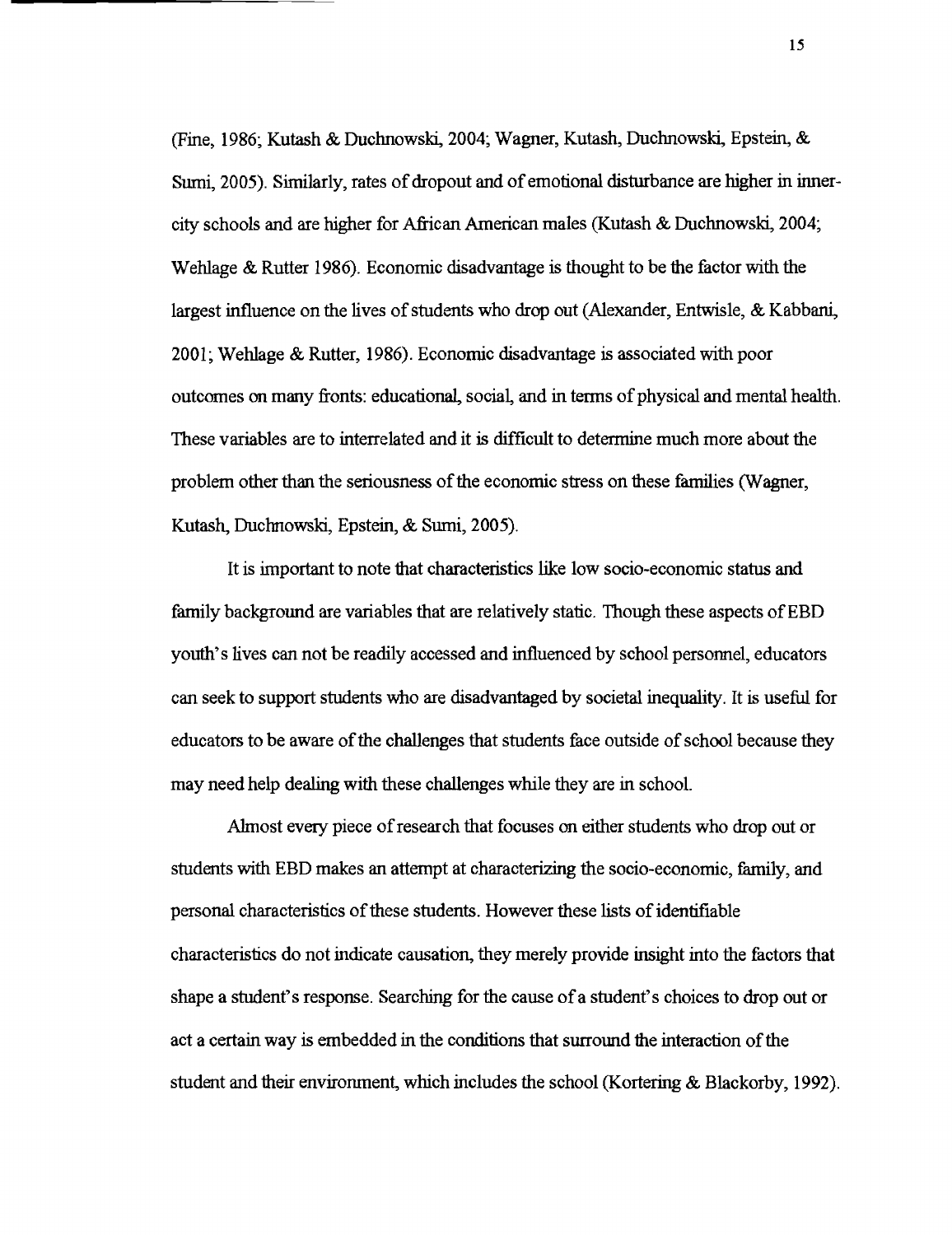It is not enough to just say these students are economically disadvantaged and come from single parent homes, understanding these students must go a step fiuther in looking at how students with this background interact with the school.

Disadvantage may make life harder, but it does not govern how a person acts or the choices they make. Disadvantage, however, may set up a dynamic between individuals and others who improperly understand the depth of personal struggle that shapes a person's outlook. When a disadvantaged student arrives at school unprepared and angry the interaction that follows is decided both by the school faculty and the student. This interaction will illuminate what benefit or detriment that student receives from school. Does the student end up sitting sullen in detention or is the student calmly learning ways to gain control over themselves with a faculty member they respect? The next section of research focuses on school factors that can be manipulated to benefit all youth at risk of dropping out.

# *School Factors as They Relate to Scholastic Success or Strife*

School factors are the biggest category of risk and protective factors that apply to youth with and without EBD. School factors that prevent emotionally disturbed students from dropping out have been noted in the literature. Taking occupationally oriented courses or being in a work experience program was related to completing school (National Longitudmal Transitional Study, 1993). Also, being involved in school or community groups and attendmg a smaller **hgh** school was lrnked to a decreased chance of dropout.

Among all students with disabilities, age seems to be **an** important factor in dropout. The National Longitudinal Transition Study commissioned by the U.S.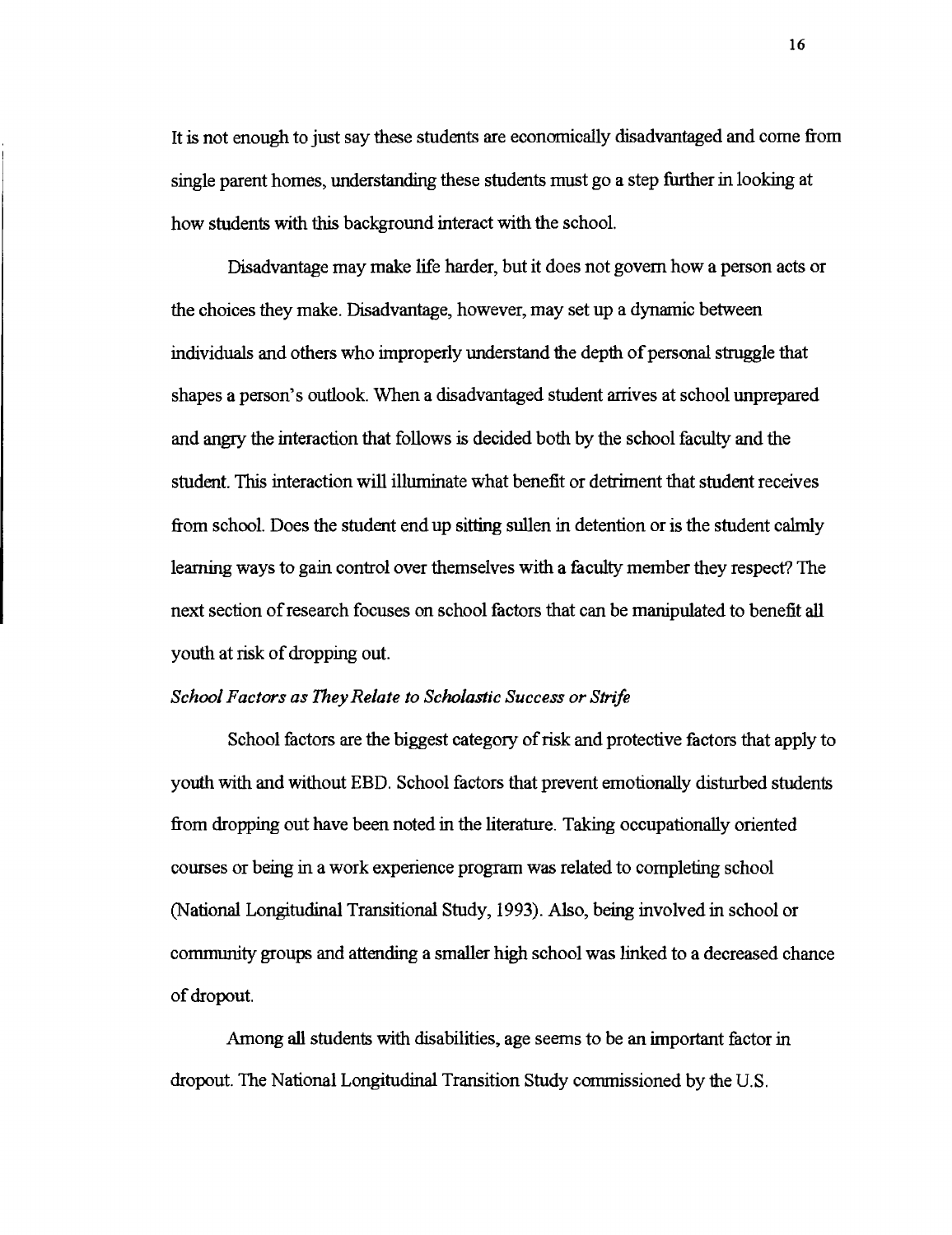Department of Education notes that most dropouts stayed in school until their same-aged peers graduated (National Longitudinal Transitional Study, 1993). Fewer than one-fourth dropped out before age 17, another one-third left at age 18, and the rest left school at  $19+$ years of age. Considering that the average number of credits held by this group was only 10 one might guess that peer pressure influenced students' decision to stay in school. The exact implication for students in the EBD disability category is not noted in the research but the influence of age can be inferred. This suggests that students with disabilities may reach the age of graduation along with their peers without having the number of credits necessary to graduate. Seeing their non-habled peers exit school has **an** understandable draw for disabled students to also exit school.

The composition of school staff and availability of school funding may also influence dropout rates. Overcrowdug and a lack of addtional resources like tutoring, counseling services, or the means to follow up on long-term absentees and dropouts has been cited by Fine (1 986) as important contributors to dropout rates. Also having a racial distribution of staff that doesn't match the diversity of the students can hinder connections to students. Fine (1 986) points out that staff who have large class sizes, limited support staff, and unavailable administrators can develop disparaging attitudes that are carried over to their students.

Students with EBD struggle behaviorally and are susceptible to disciplinary processes in school, and hence, may want to leave. Studes have shown that students who struggle academically and students with disabilities receive more disciplinary consequences (Leone, Mayer, Malmgren, & Meisel, 2000; Mendez, Knoff, & Ferron, 2002). Not only are students with disabilities almost twice as llkely to be suspended fiom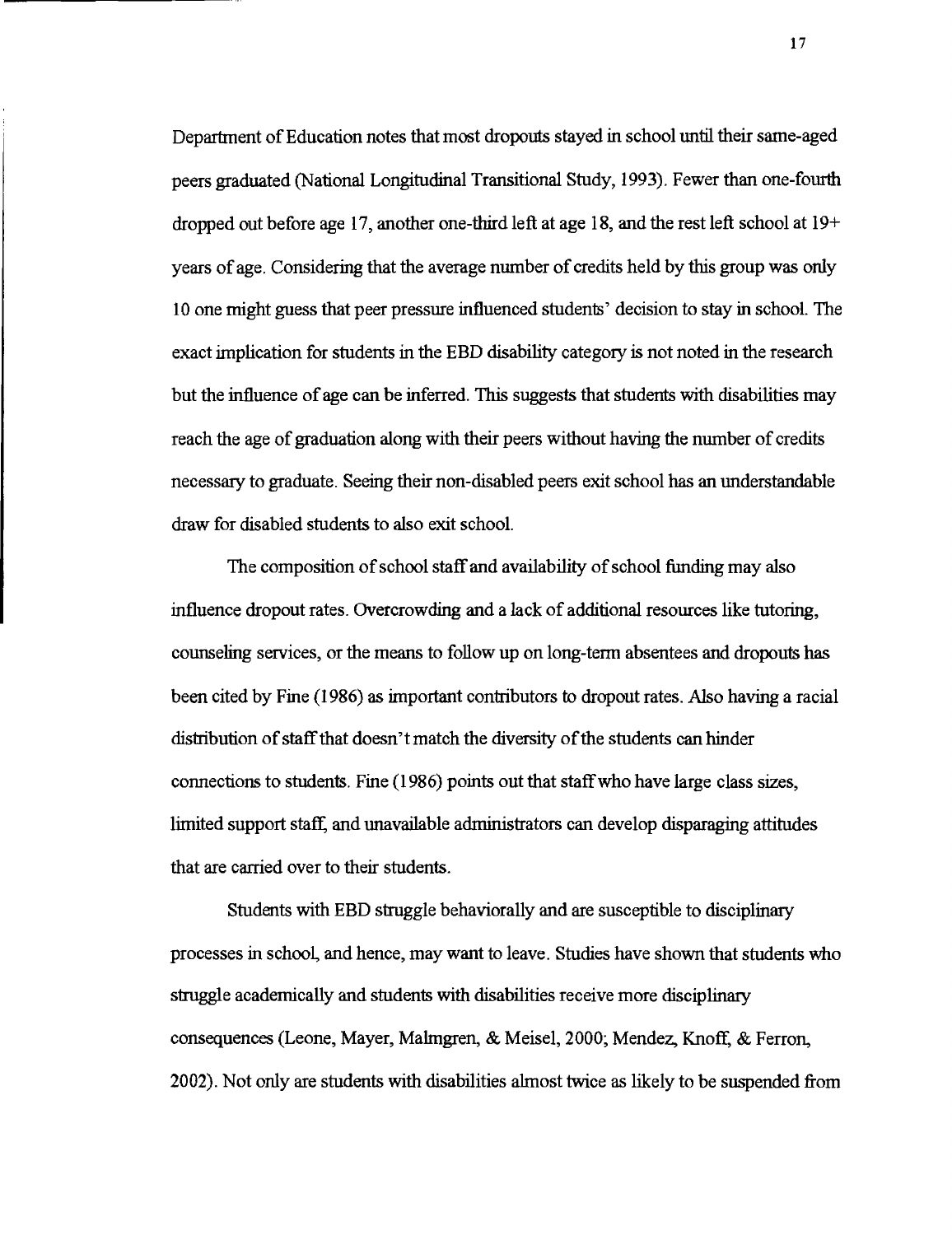school, students with emotional and behavioral disabilities and learning disabilities are an over-represented disability category in overall suspensions.

The impact of severe disciplinary action must be considered because suspension has been found to correlate significantly with dropout (Raffaele Mendez, Knoff, & Ferron, 2002). Similarly, students with academic and discipline problems can frequently change schools and/or classrooms. This mobihty, along with its deleterious effects on academic performance and social connections, contributes to the **hgh** dropout rate of students with EBD (Osher, Morrison, & Bailey, 2003; Kortering & Blackorby, 1992; Wagner, 2004).

Osher, Morrison, and Bailey (2003) cite emotionally disturbed youth's tendency to have both negative interactions with peers and teachers and academic frustration. This, along with the resulting poor grades, may contribute to a disengagement from the learning process (Wagner, 2004). Academic struggle can simply be daunting and unattractive when compared to life outside school, parhcularly if there are grade retentions or detentions involved.

Dropout, in general, among **all** students has been well documented and in most cases is the culmination of a long period of disengagement from school. Alexander and Entwisle (2001) describe patterns of how students disengage fiom academics then fade out through truancy. They indicate that most young children enter their school career with enthusiasm for learning. It is over a long period of failure or discouraging experiences that erosion of a child's investment in school can occur. Wehlage and Rutter (1986) show evidence that the disengagement process is most evident at the high school level. Even as late as their sophomore year, few dropouts in their study anticipated their impendmg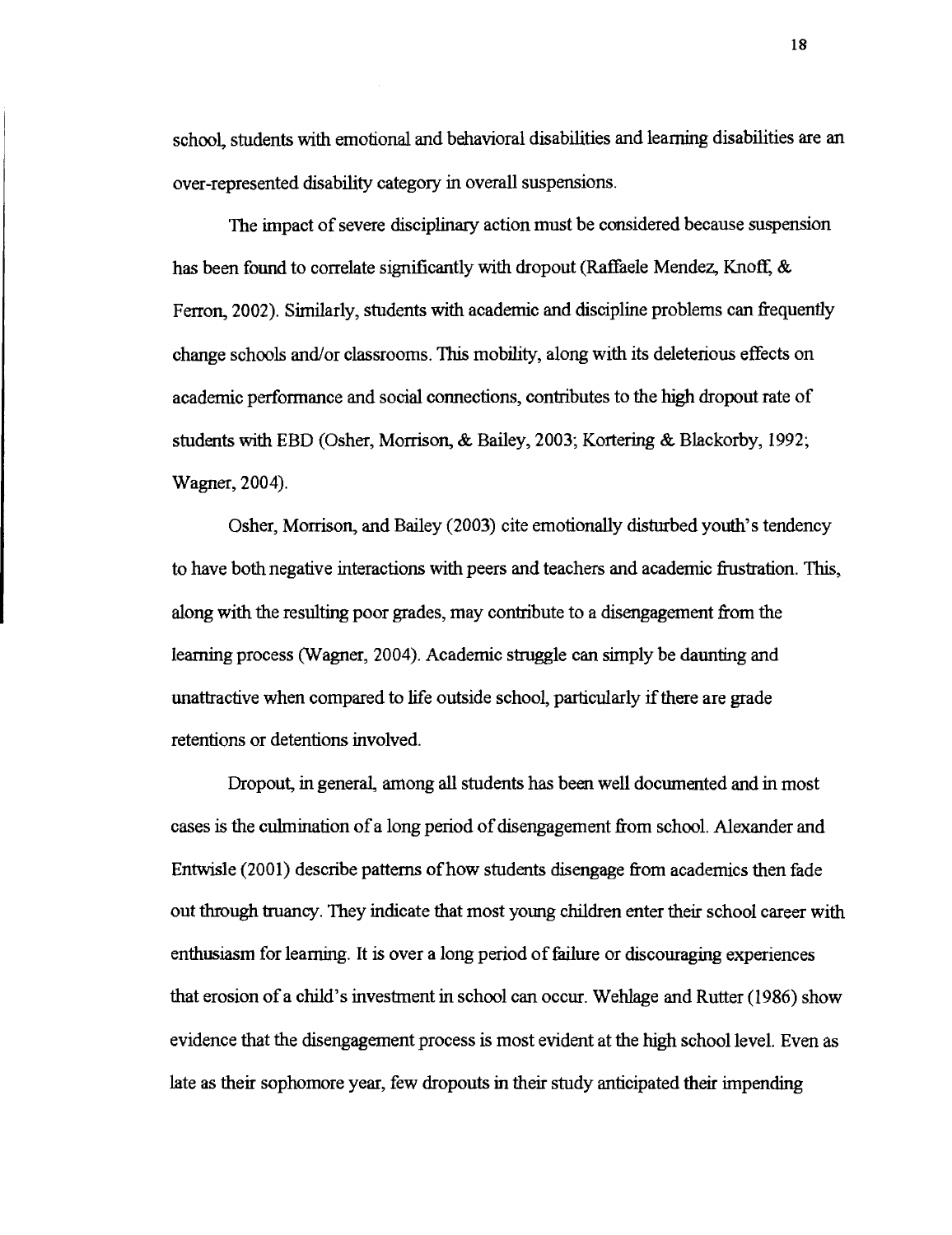dropout. This suggests something happens internally or externally to dissuade high school students from reaching their expectations.

Student perceptions of the support they receive from their school and their teachers can have a significant influence. Wehlage and Rutter (1 986) found that the variables of teacher interest in students, effectiveness of discipline, and fairness of discipline were reflective of student alienation and rejection of school. A lack of academic success and demoralizing discipline experiences combined with a perception that teachers don't care can lead to a feeling that the institution of school has rejected the person.

The importance of teacher support in students was further emphasized by Cronunger and Lee (2001) in their conclusion that social relationships of at-risk students and their teachers are critical in determining whether the student graduates. Dropouts often cite a lack of social and emotional support as a reason for leaving school before graduation. Because dropouts are less hkely to have positive relationshps at school with either peers or school faculty they are the group that benefits most from teacher support. Teacher support comes in the form of encouragement, guidance in making decisions and foreseeing consequences, emotional support, and information and assistance with personal and school related issues (Croninger and Lee, 2001; Smokowski, Reynolds, & Bezruczko, 1999). Teachers (along with other community members) can be key in providmg emotional support, rewardmg competence, and promoting self-esteem in at-risk students (Weinreb, 1997). The key is that teachers must both build trust and give actual assistance or guidance to students (Croninger  $&$  Lee, 2001).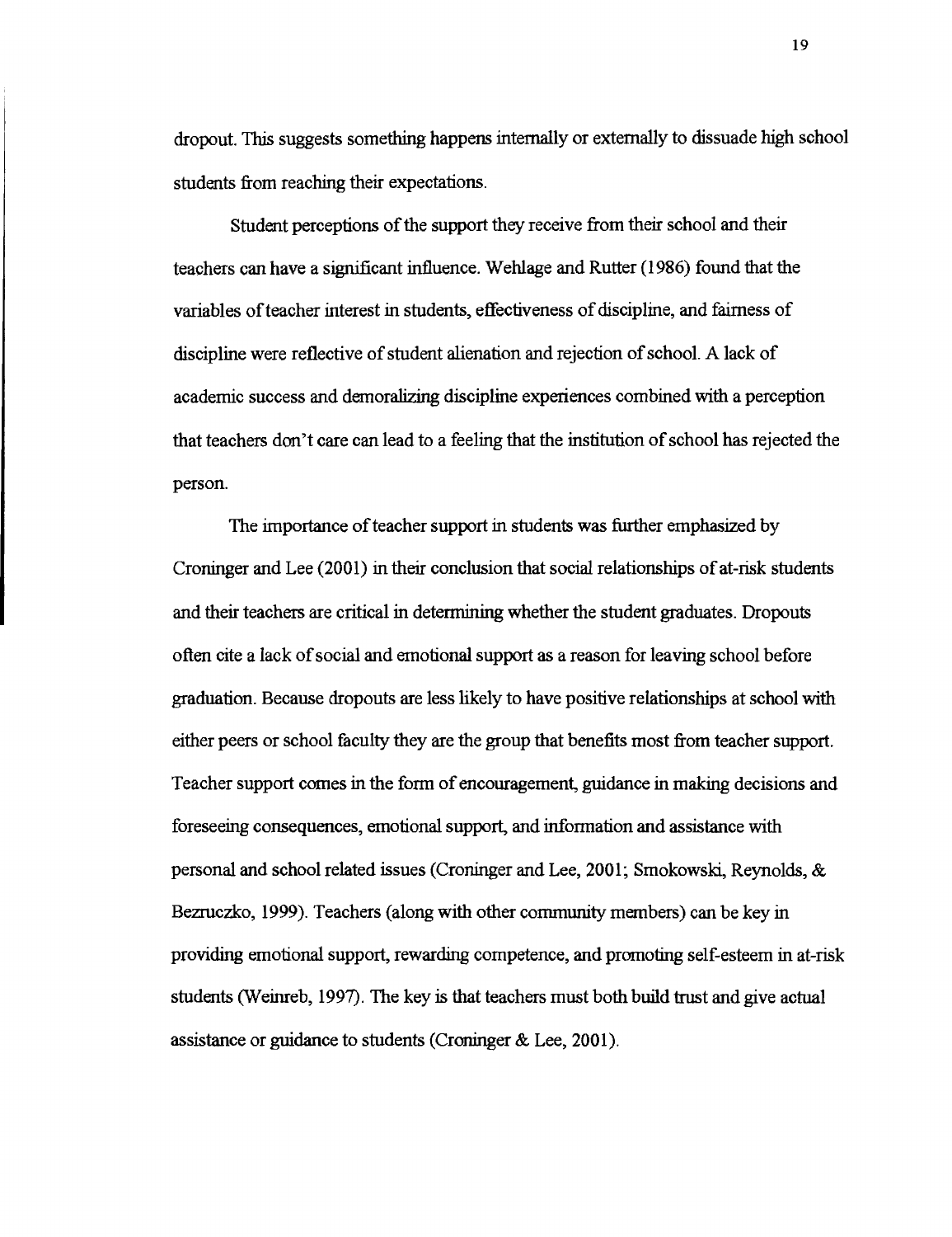## Chapter 111: Analysis of the Literature

This literature review surveys the current academic research to identify the factors that both contribute to and alleviate the struggles that youth with emotional and behavioral disabilities face in school, at home, and in society. This analysis of the literature determines what is most critical to youth with EBD and also determines those factors that can be influenced or directly changed by school faculty.

The factors that schools can change to better serve youth with EBD involve providing small classroom sizes with ample staff, implementing a discipline structure that is perceived as fair, and ensuring that teachers build trust and assist students effectively. The factors that schools can only indirectly influence are the personal, familial, and societal factors listed earlier. **As** Kortering and Blackorby **(1992)** have emphasized, it is the complex interactions between students with EBD and their environment that is the key in understandmg their behavior. The school's role, then, is to moderate the interactions between the student and the environment by bolstering the student's own coping resources, and by buildmg perseverance and future optimism through supportive relationships.

The support that youth with EBD need is more than emotional support, it is effective teaching, counseling that provides sound guidance, and behavioral expectations that are clear and attainable. Schools in which students with EBD are most successful have high behavioral and academic expectations and also have the resources to support these students (U.S. Department of Education, **1998).** According to the U.S. Department of Education, supportive programs can include prevention and early intervention as well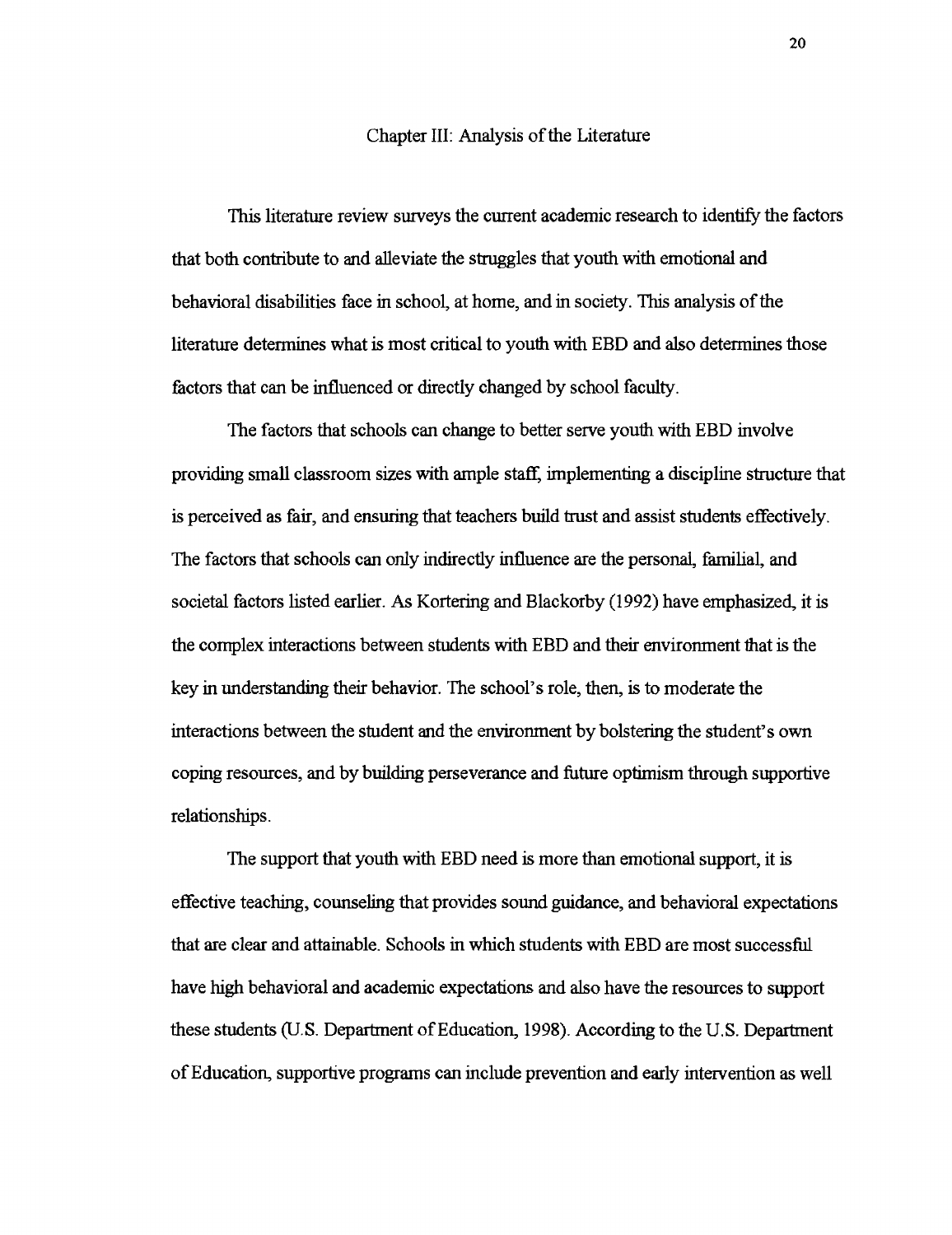as individualized services, positive behavioral supports, and collaboration between staff and families.

The key is to empower students with EBD though support that enables them to experience success over the challenges they face. Academic success is a great example of how a student's beliefs can work for or against them. A high emphasis on academic success can discourage students who struggle by creating a cycle of negative feedback and less reason to try. Many students with EBD report lacking confidence in their academic ability and their ability to have control over their lives (Scanlon & Mellard, 2002). This is where teachers taking note of the cycle can intervene with additional tutormg and other support to enable student success. As was cited in Rutter's (1987) work earlier, helping students feel accomplishment in overcoming a struggle through a well-supported challenge can boost self-efficacy. Self-efficacy in academics is a major determinant of engagement in school and it is what students at risk of dropping out need the most.

For schools, a policy of support should foster a realization of a student's own abilities to overcome adversity. Personal development of students should involve gaining self-direction and motivation along with an ability to make rational decisions and gain control of oneself and one's future. Coupling personal development with acquisition of academic knowledge and skill is a broad design for a school's role. This policy of personal development as well as academic development is well suited to the needs of strugglmg students who's personal challenges need attention before academics can be pursued. The Indviduals with Disabilities Education Act commits schools to extend their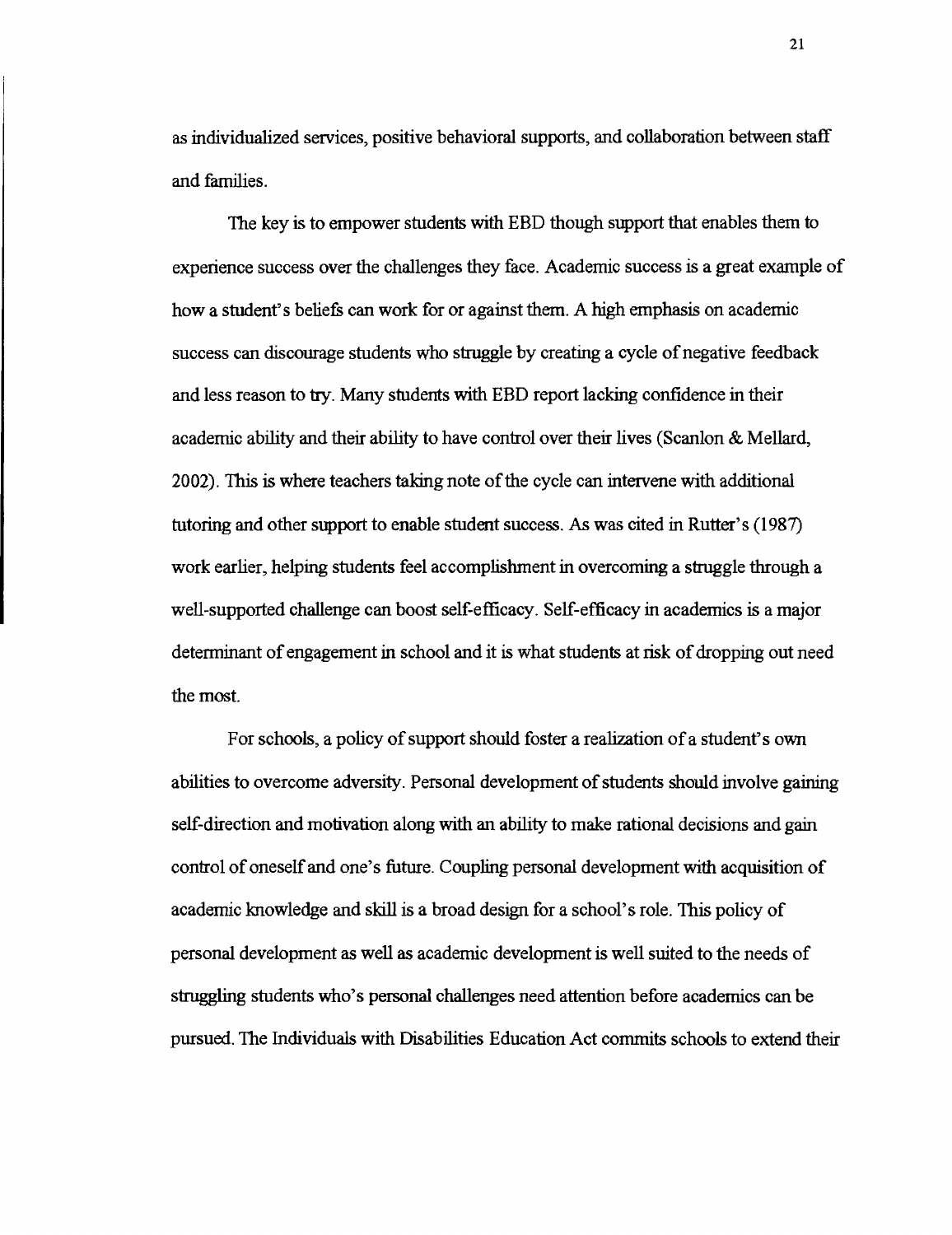role into social and emotional realms in addressing the needs of youth with emotional and behavioral disabilities so that academic progress can occur.

This policy assumes a role of engaging actively with troubling students who are becoming alienated and disengaged from school. Kortering and Blackorby point out that since youth with EBD do not conform to the norms of a tradtional school environment they run the risk of being resented and even "pushed out" by school faculty (1992). Schools, therefore, have both the opportunity and responsibility to prevent struggling students from slidmg out the door even if they have the most troubhng behavior.

Now, more than ever, schools are accountable for the outcomes that are reached with students. Having a sound policy that works in achieving **hgh** academic standards for **all** students is acceptable for now. **As** student needs change however, schools wdl need to be responsive to change and will need to monitor the outcomes that are reached with students. To achieve responsiveness to the diverse and changing needs of youth with emotional and behavioral disabilrties more evidence will need to be gathered on which strategies are most effective.

This literature review and analysis gives a theoretical justification for the use of supportive strategies with students who have emotional and behavioral disabilities, but much more information wdl need to be provided to schools in order to acheve better results and decrease the dropout rate. Specifically, Smokowski, Reynolds, and Bezruczko call for more qualitative studes that foster resilience (1999). Also, studies that take a more grounded approach to illustrate actual experiences rather **than** the theoretical stance of this literature review would be helpful.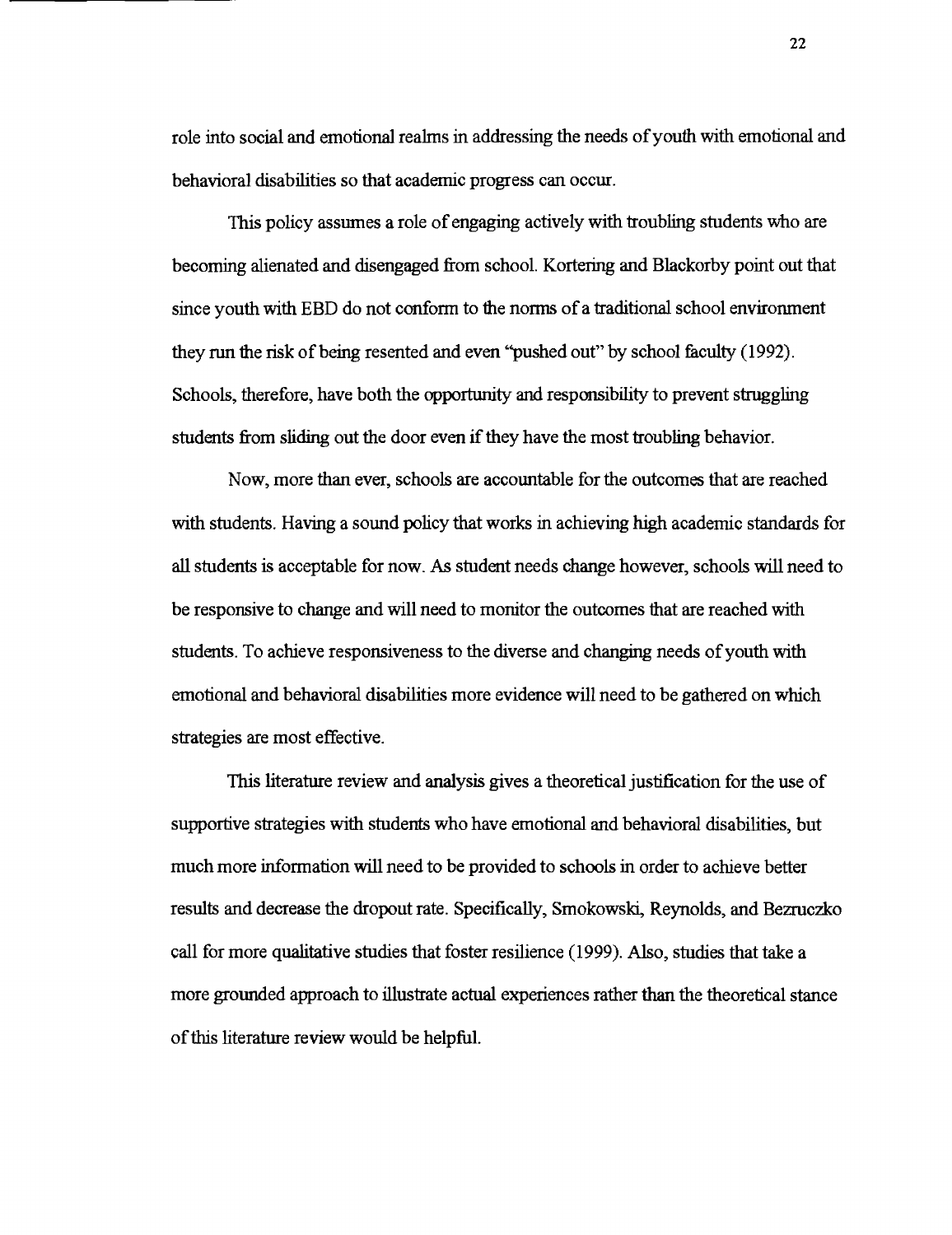An approach that is grounded in the realities of schools would be to interview students with EBD to illuminate the most influential factors in determining individual success in school. Interviews would mirror the richness and complexity of indtvidual situations and as Smokowski, Reynolds, and Bezruczko point out, factors that a student believes to have the most impact on them is what will carry the most importance in how that individual chooses to act (1999). In this sense, the subjectivity of a student's viewpoint is valuable for the weight it **has** in a student's decisions, attitudes, and behavior. From this information, insight could be gained into the factors that are within a school's control that have the most impact on the success of youth with emotional and behavioral disabilities.

**A** vast body of research still needs to be gathered on how schools can best meet the needs of students with emotional and behavioral disabilities. Scholarly knowledge regarding this disability group is still in its early stages and the success rate as reflected in the dropout rate is still bleak. As new understanding unfolds for the educators working with these students, research will serve to expedite the growth of this knowledge.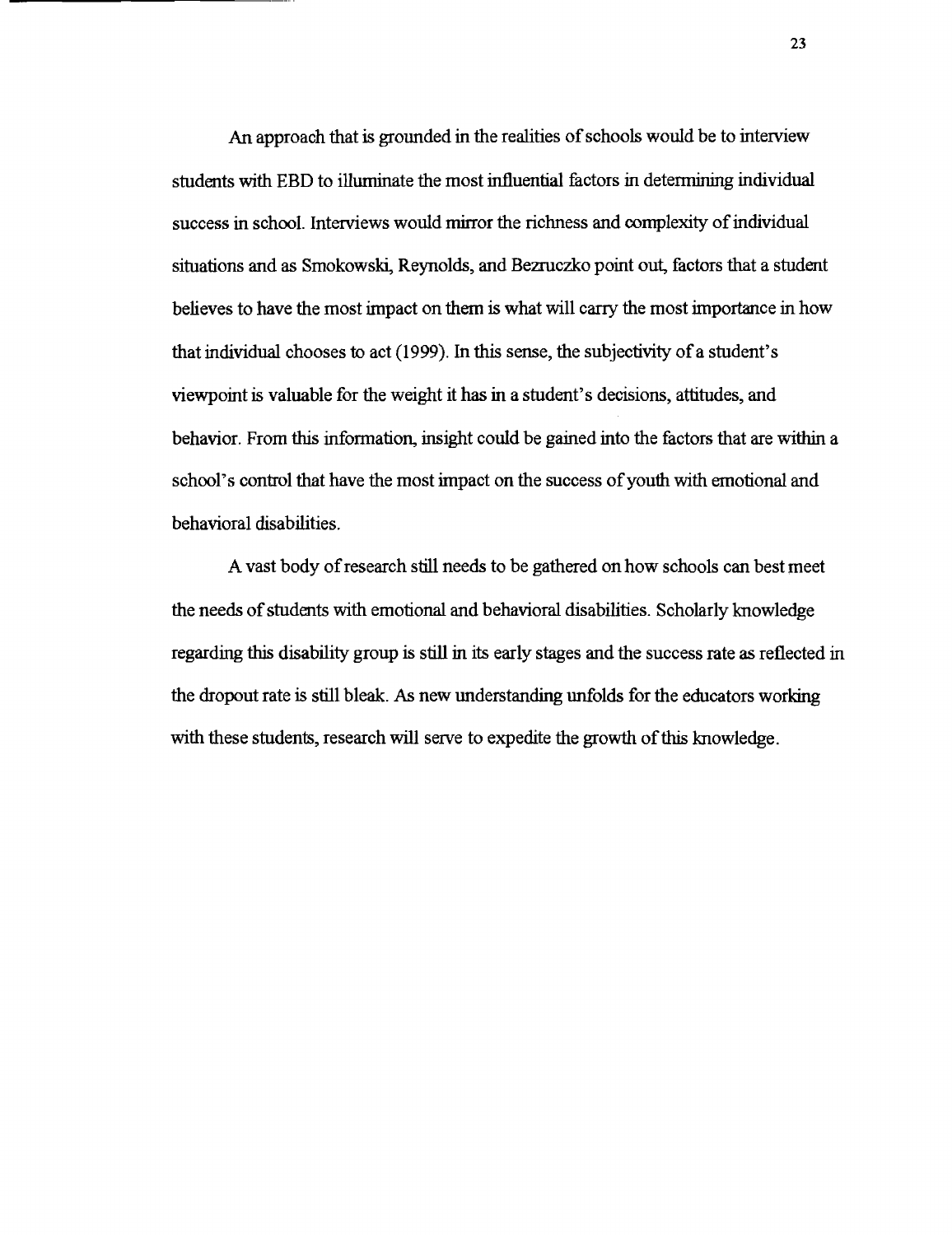#### References

- Alexander, K. L., Entwisle, D. R., & Kabbani, N. S. (2001). The dropout process in life course perspective: Early risk factors at home and school. *Teachers College Record,* 103(5), 760-822.
- Christenson, S. L. (1990). Differences in student's home environments: The need to work with families. *School Psychology Review,* 19(4), 505-5 18.
- Croninger, R. G., & Lee, V. E. (2001). Social capital and dropping out of high school: Benefits to at-risk students of teachers' support and guidance. *Teachers College Record,* 103(4), 548-581.
- Farrell, P. (1995). Emotional and behavioral difficulties: Causes, definition and assessment. In P. Farrell (Ed.), Children with emotional and behavioral difficulties: Strategies for assessment and intervention (pp. 1-15). London: The Falmer Press.
- Fine, M. (1986). Why urban adolescents drop into and out of public high school. *Teachers College Record,* 87(3), 393-409.
- Individuals with Disabilities Education Act. (1997). Section 612 (a)(16). *Performance goals and indicators.* Retrieved March 28<sup>th</sup>, 2005, from http://www.cec.sped.org/law\_res/doc/law/downloads/Idea97plain.html
- Kortering, L. J., & Blackorby, J. (1992). High school dropout and students identified with behavioral disorders. *Behavioral Disorders*, 18(1), 24-32.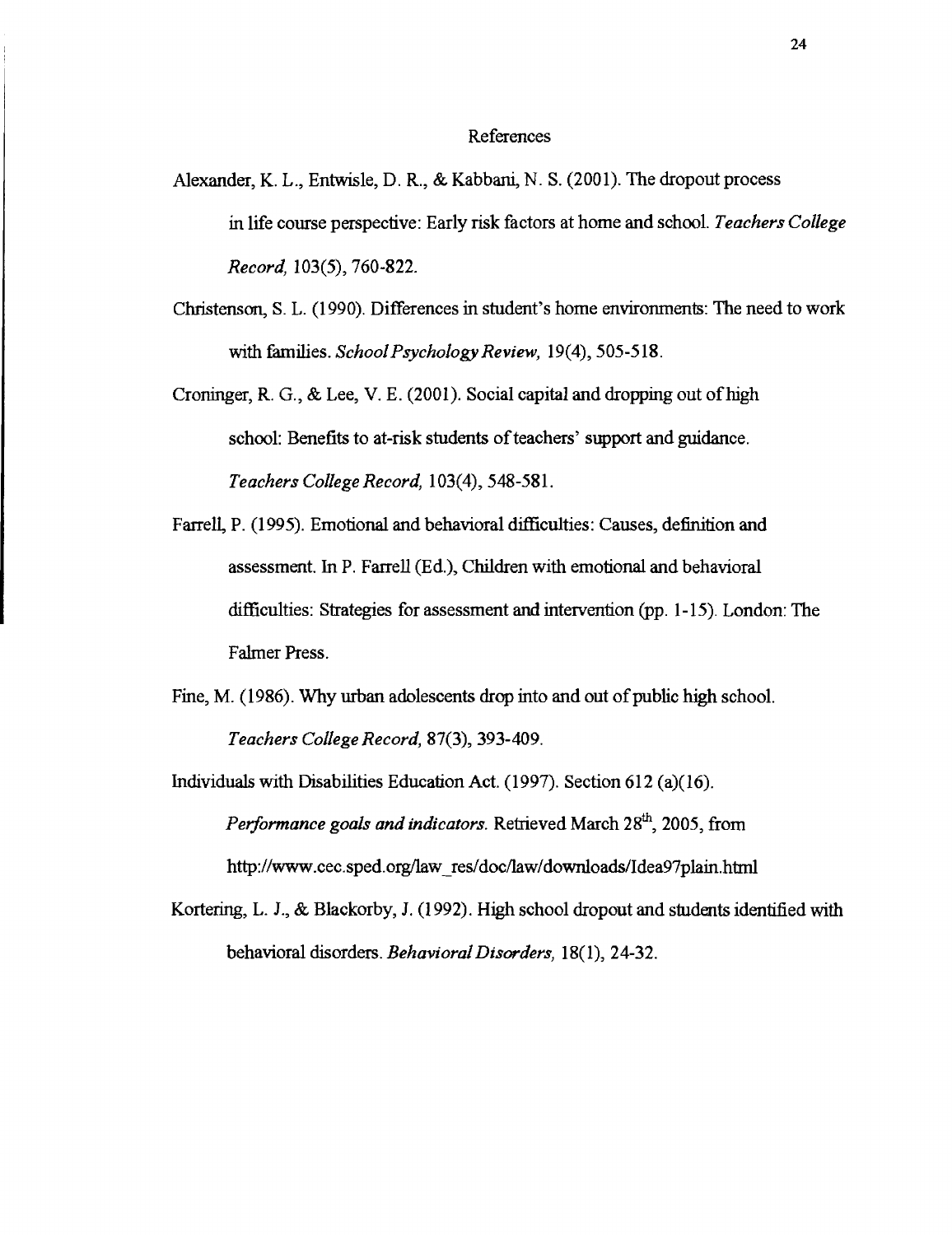- Kutash, K., & Duchnowsh, A. J. (2004). The mental health needs of youth with emotional and behavioral disabilities placed in special education programs in urban schools. *Journal of Child and Family Services,* 13(2), 235-248.
- Leone, P. E., Mayer, M. J., Malmgren, K., & Meisel S. M. (2000). School violence and disruption: Rhetoric, reality, and reasonable balance. *Focus on Exceptional Children,* 33(1), *1* -2 0.
- Luthar, S. S. (1991). Vulnerability and resilience: A study of high-risk adolescents. *Child Development*, 62, 600-616.
- Marlowe, M., Errera, J., Stellern, J., & Beck, D. (1983). Lead and mercury levels in emotionally disturbed children. *Journal of Orthomolecular Psychiatry,* 12(4), 260-267.
- Mason, C. A., Chapman, D. A., & Scott, K. G. (1999). The identification of early risk factors for severe emotional disturbances and emotional handicaps: An epidemiological approach. *American Journal of Community Psychology*, 27(3), 357-381.
- Mendez, L.M.R., Knoff, H. M., & Ferron, J. M. (2002). School demographic variables and out-of-school suspension rates: A quantitative and qualitative analysis of a large, ethnically diverse school district. *Psychology in the Schools*, 39(3), 259-277.
- Mooney, P., Epstein, M. H., Reid, R., & Nelson, J. (2003). Status of and Trends in Academic Intervention Research for Students with Emotional Disturbance. Remedial & Special Education, 24(5), 273-287. Retrieved February 8, 2005 from Ebsco Host database.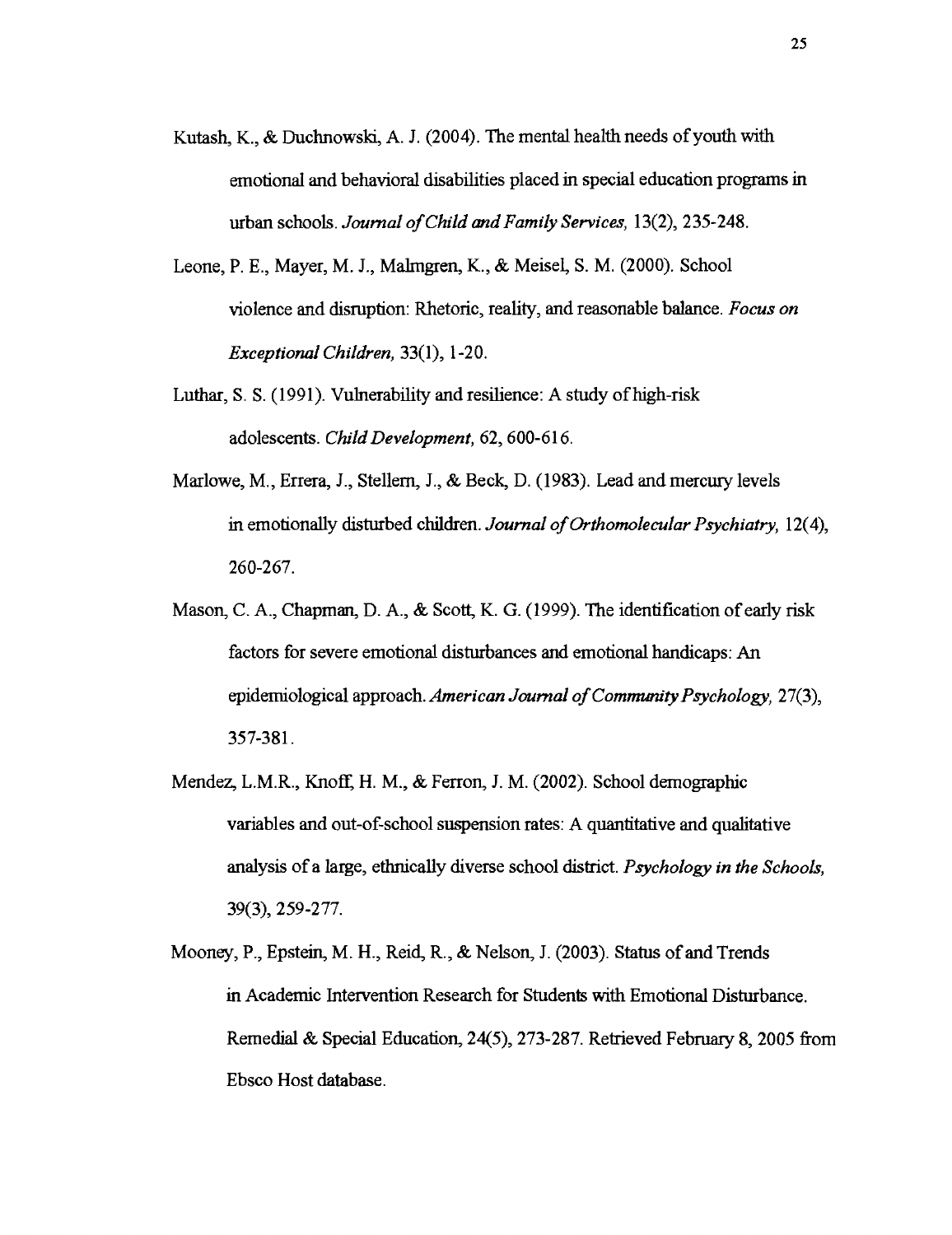National Longitudinal Transition Study. (1993). Summery of findings. SRI International. Retrieved March 24,2005 from http://www.sri.com/policy/cehs/publications/dispub/nlts/nltssum.html

- Osher, D., Morrison, G., & Bailey, W. (2003). Exploring the relationshp between student mobility and dropout among students with emotional and behavioral disorders. *Journal of Negro Education,* 72(1), 79-96.
- Rushton, A. (1995). Get them young: The impact of early intervention on social and emotional development. In P. Farrell (Ed.), Children with emotional and behavioral difficulties: Strategies for assessment and intervention (pp. 87-105). London: The Falmer Press.
- Rutter, M. (1987). Psychosocial resilience and protective mechanisms. *American Journal of Orthopsychiatry, 57(3), 316-331.*
- Scanlon, D., & Mellard, D. F. (2002). Academic and participation profiles of school-age dropouts with and without disabilities. *Exceptional Children*,  $68(2)$ , 239-258.
- Smokowski, P. R., Reynolds, A. J., & Bezruczko, N. (1 999). Resilience and protective factors in adolescence: An autobiographical perspective from disadvantaged youth. *Journal of School Psychology,* 37(4), 425-448.
- U.S. Department of Education, Office of Special Education Programs. (1998). Twentieth annual report to Congress on the implementation of Individuals with Disabilities Education Act. Washington, DC: Author.
- U.S. Department of Education, Office of Special Education Programs. (2002). Twenty-forth annual report to Congress on the implementation of Indviduals with Disabilities Education Act. Washmgton, DC: Author.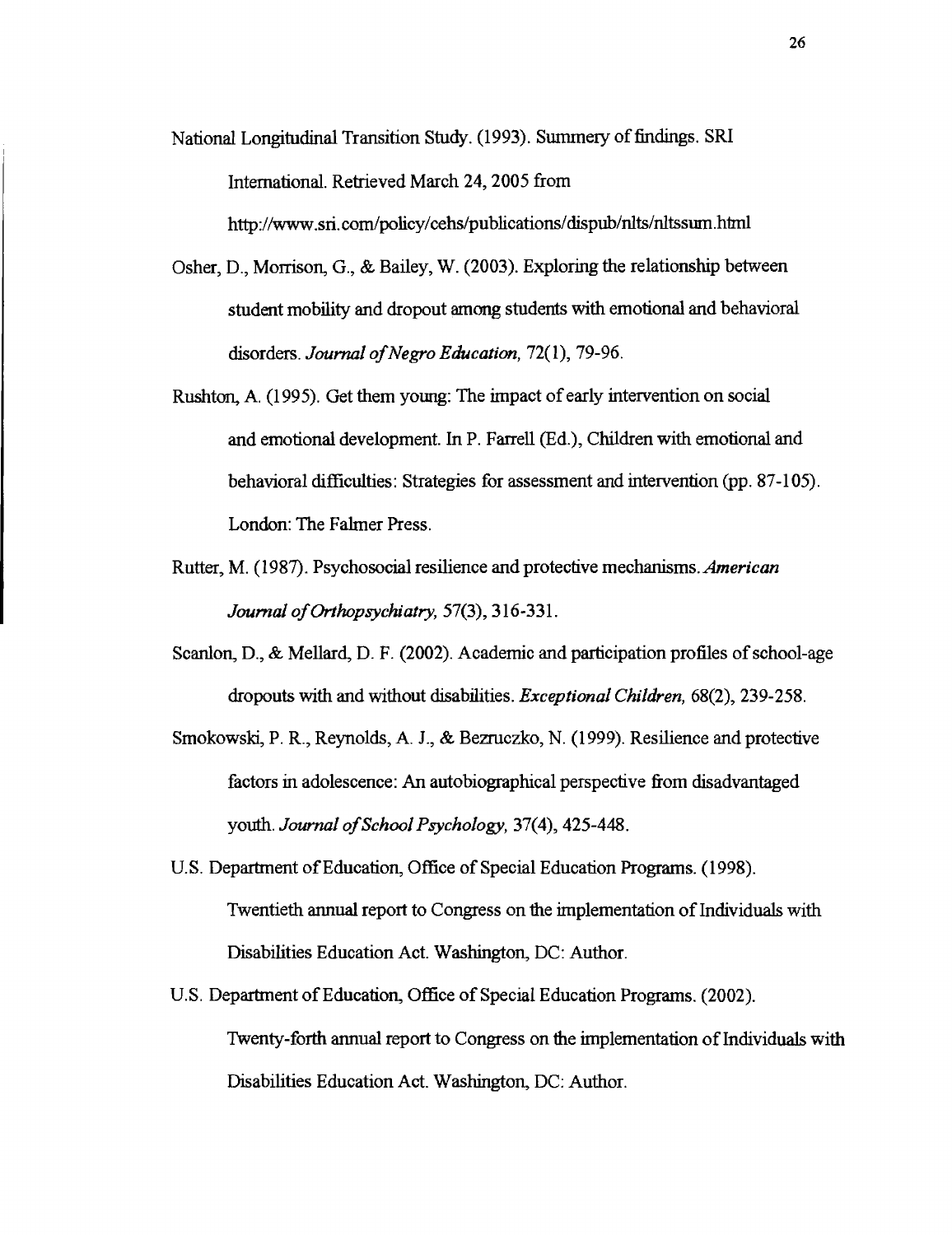- U.S. Department of Education, Office of Special Education Programs. (1994). National agenda for acheving better results for chldren and youth with serious emotional disturbance: Profile of the program agenda. Retrieved June 30, 2005 from http://www.ed.gov/pubs/OSEP96AnlRpt/appd-3.html
- Vance, E.J., Bowen, N. K., Fernandez, G., & Thompson, S. (2002). Risk and protective factors as predctors of outcome in adolescents with psychatric disorder and aggression. *Journal of the American Academy of Child and Adolescent Psychiatry, 41(1), 36-43.*
- Wagner, M. (2004) Youth with disabilities, how are they doing? (chap. 4). Retrieved March 24, 2005 from http://www.nlts2.org/pdfs/achievements-ch7.pdf
- Wagner, M., & Cameto R. (2004). The characteristics, experiences, and outcomes of youth with emotional disturbances. *National Center on Secondary Education and Transition,* 3(2), 1-8. Retrieved March 24, 2005, from **http://www.ncset.org/publications/nlts2/ncsetnlts2brief-3.2.pdf**
- Wagner, M., Kutash, K., Duchnowslu, **A.** J., Epstein, M. H., & Sumi, W. C. (2005). The children and youth we serve: A national picture of the characteristics of students with emotional disturbances receiving special education. *Journal of Emotional and Behavioral Disorders,* 13(2), 79-96.
- Wehlage, G. G., & Rutter, R. A. (1986). Dropping out: How much do schools contribute to the problem? *Teachers College Record,* 87(3), 374-392.
- Weinreb, M. L. (1997). Be a resiliency mentor: You may be a lifesaver for a highrisk chdd. *Young Chzldren,* 52(2), 14-20.
- Werner, E. E., & Smith, R. S. (2001). *Journeysfiom childhood to midlife: Risk,*